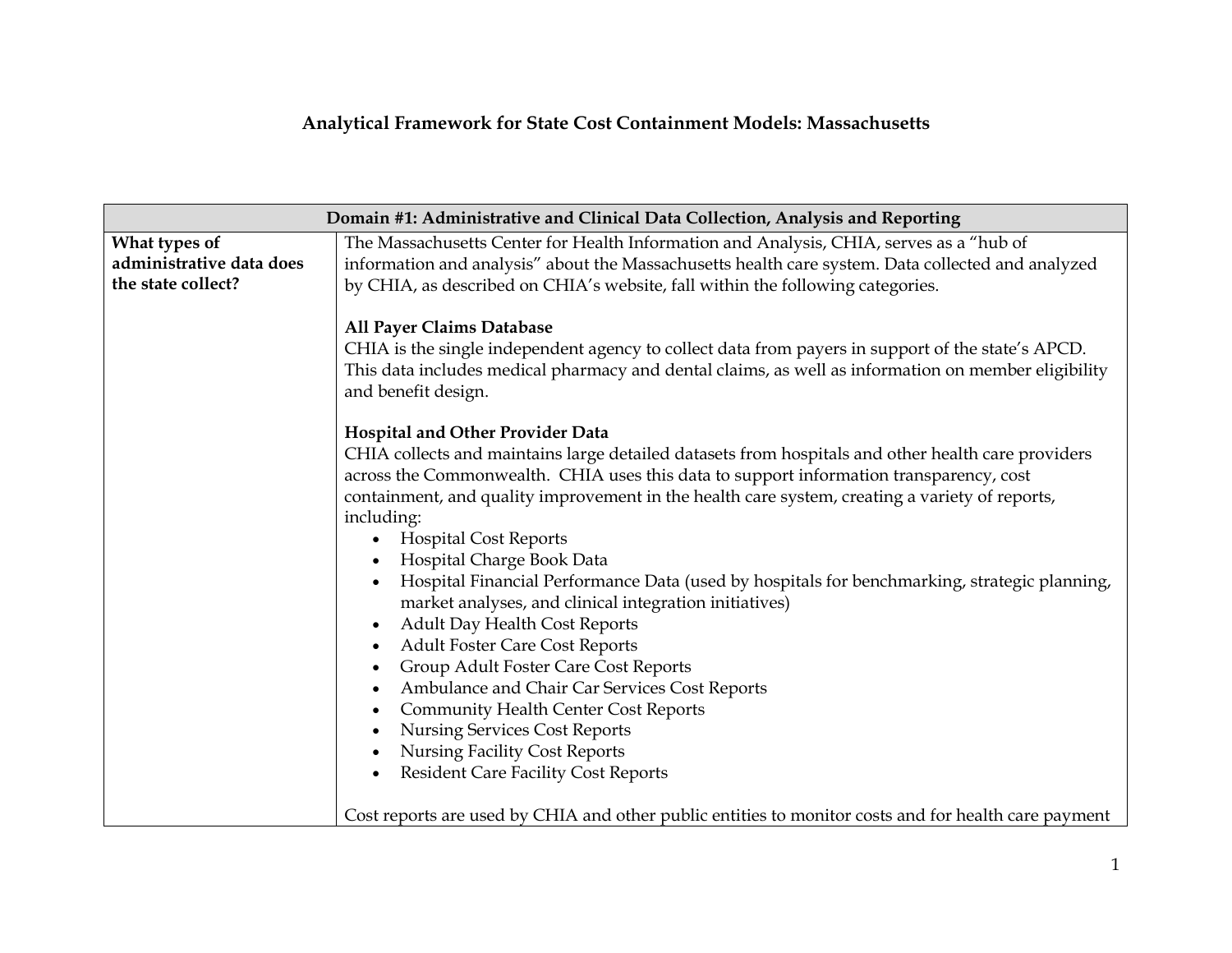|                                                        | Domain #1: Administrative and Clinical Data Collection, Analysis and Reporting                                                                                                                                                                                                                                                                                                                                                                                                                                                                                                      |
|--------------------------------------------------------|-------------------------------------------------------------------------------------------------------------------------------------------------------------------------------------------------------------------------------------------------------------------------------------------------------------------------------------------------------------------------------------------------------------------------------------------------------------------------------------------------------------------------------------------------------------------------------------|
|                                                        | policy development. In addition, the MA Health Connector uses CHIA to design and implement the                                                                                                                                                                                                                                                                                                                                                                                                                                                                                      |
|                                                        | state's risk adjustment program.                                                                                                                                                                                                                                                                                                                                                                                                                                                                                                                                                    |
|                                                        | Acute Hospital Case Mix Database<br>The MA Acute Hospital Case Mix Database is comprised of inpatient, outpatient and emergency<br>department data. The case mix data includes case specific, diagnostic discharge data that describe<br>socio-demographic characteristics of the patient, reason for the admission, services provided, duration<br>of patient's hospital stay, and total and service-specific charges billed by the hospital. CHIA uses this<br>data to analyze hospital utilization trends, generate comparative charge analyses, and establish<br>payment rates. |
|                                                        | <b>Payments and Expenditures Data</b><br>CHIA collects data from health care payers and providers to conduct a variety of studies, including<br>analyses of total medical expenses, of variation in provider health care service price levels, payment<br>methods among providers, and health care market concentration.                                                                                                                                                                                                                                                            |
|                                                        | <b>Insurance and Coverage Data</b><br>CHIA monitors changes in the cost and benefit levels of health insurance products and also the<br>spending of premium dollars by payers for their members over time.                                                                                                                                                                                                                                                                                                                                                                          |
|                                                        | Source:<br>For more information regarding the data that CHIA collects, CHIA's website may be accessed here.                                                                                                                                                                                                                                                                                                                                                                                                                                                                         |
| What types of clinical data<br>does the state collect? | See description of CHIA's Acute Hospital Care Mix Database above. This database captures patient-<br>level data from hospital inpatient, observation and ED visits, and is used to identify trends.                                                                                                                                                                                                                                                                                                                                                                                 |
| Does the state have an HIT                             | Yes. One of Massachusetts key cost containment strategies is transparency around fact-based                                                                                                                                                                                                                                                                                                                                                                                                                                                                                         |
| strategy to promote use of                             | information that is collected from and made available to providers and health plans.                                                                                                                                                                                                                                                                                                                                                                                                                                                                                                |
| clinical and administrative<br>data to promote cost    | A key initiative that supports the state's cost containment and transparency efforts, Mass HIway is a                                                                                                                                                                                                                                                                                                                                                                                                                                                                               |
| containment initiatives?                               | secure HIE that is accessible to all healthcare systems in the state. The Mass HIway's overall objective                                                                                                                                                                                                                                                                                                                                                                                                                                                                            |
|                                                        | is to support analysis of health information so as to improve the quality and cost of care.                                                                                                                                                                                                                                                                                                                                                                                                                                                                                         |
|                                                        | Implemented in October 2012, the Mass HIway proffers providers and health care organizations the                                                                                                                                                                                                                                                                                                                                                                                                                                                                                    |
|                                                        | means of securely transmitting data electronically. As such, MassHIway offers a key tool in                                                                                                                                                                                                                                                                                                                                                                                                                                                                                         |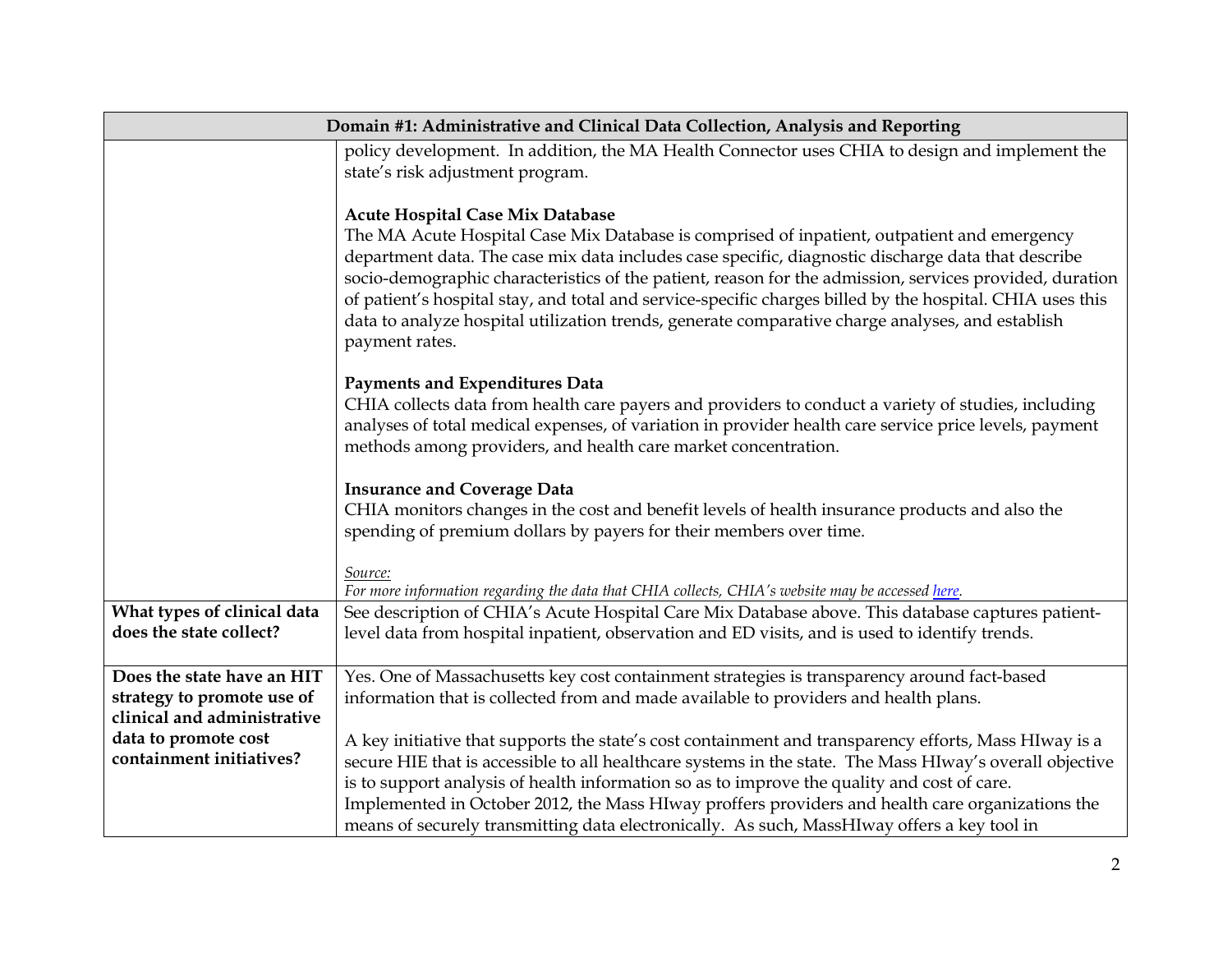|                                                                                                                 | Domain #1: Administrative and Clinical Data Collection, Analysis and Reporting                                                                                                                                                                                                                                                                                                                                                                                                                                                                                                                                                                                                                                                                                                                   |  |
|-----------------------------------------------------------------------------------------------------------------|--------------------------------------------------------------------------------------------------------------------------------------------------------------------------------------------------------------------------------------------------------------------------------------------------------------------------------------------------------------------------------------------------------------------------------------------------------------------------------------------------------------------------------------------------------------------------------------------------------------------------------------------------------------------------------------------------------------------------------------------------------------------------------------------------|--|
|                                                                                                                 | improving coordination, quality, patient satisfaction, and public health reporting.<br>Mass HIway reported that between November 2013 and February 2014, total transaction volumes by<br>use case increased 41 percent for case management, 2,469 percent for care coordination, 131 percent<br>for quality improvement, and 35 percent for public health reporting. The Massachusetts eHealth<br>Institute has developed a variety of tools and resources to help providers and health care<br>organizations implement and adopt the Mass HIway.                                                                                                                                                                                                                                                |  |
|                                                                                                                 | Operated by the Massachusetts Executive Office of Health and Human Services, the Mass HIway is<br>overseen by a Health Information Technology Council; various stakeholder workgroups inform the<br>Council's oversight. Services offered by Mass HIway include the following:<br>Provider education and outreach related to Mass HIway adoption;<br>$\bullet$<br>EHR integration services; and<br>$\bullet$<br>Mass HIway onboarding and enrollment.                                                                                                                                                                                                                                                                                                                                            |  |
|                                                                                                                 | The Massachusetts SIM grant narrative described three approaches to strengthening the state's<br>existing HIT initiatives:<br>Leveraging the APCD by establishing a provider portal that would enable providers to access<br>$\bullet$<br>claims-based reports for their panels, enabling them to receive information on patient<br>utilization and monitor progress against shared savings targets.<br>Resources for HIE adoption to enable full participation of behavioral health and LTSS<br>$\bullet$<br>providers in the HIS through technical assistance.<br>Data infrastructure for LTSS to enhance the capability of the Executive Office of Elder Affairs<br>case management system, and the Senior Information Management System, so that it can<br>process clinical assessment data. |  |
|                                                                                                                 | Sources:<br>To learn more about the Mass HIway and the Health Information Technology Council, click here. A fact sheet about the<br>Mass HIway may be accessed here. Click here to access the tools developed by the Massachusetts eHealth Institute.<br>The Massachusetts SIM narrative may be accessed here.                                                                                                                                                                                                                                                                                                                                                                                                                                                                                   |  |
| Does the state have a<br>centralized agency or entity<br>responsible for collecting,<br>analyzing and reporting | The collection, analysis, and reporting of health care data are among the responsibilities of both CHIA<br>and the Massachusetts Health Policy Commission (HPC). CHIA collects, manages, analyzes and<br>prepares reports, as described above. HPC uses CHIA's reports and analyses to inform its own<br>reports.                                                                                                                                                                                                                                                                                                                                                                                                                                                                                |  |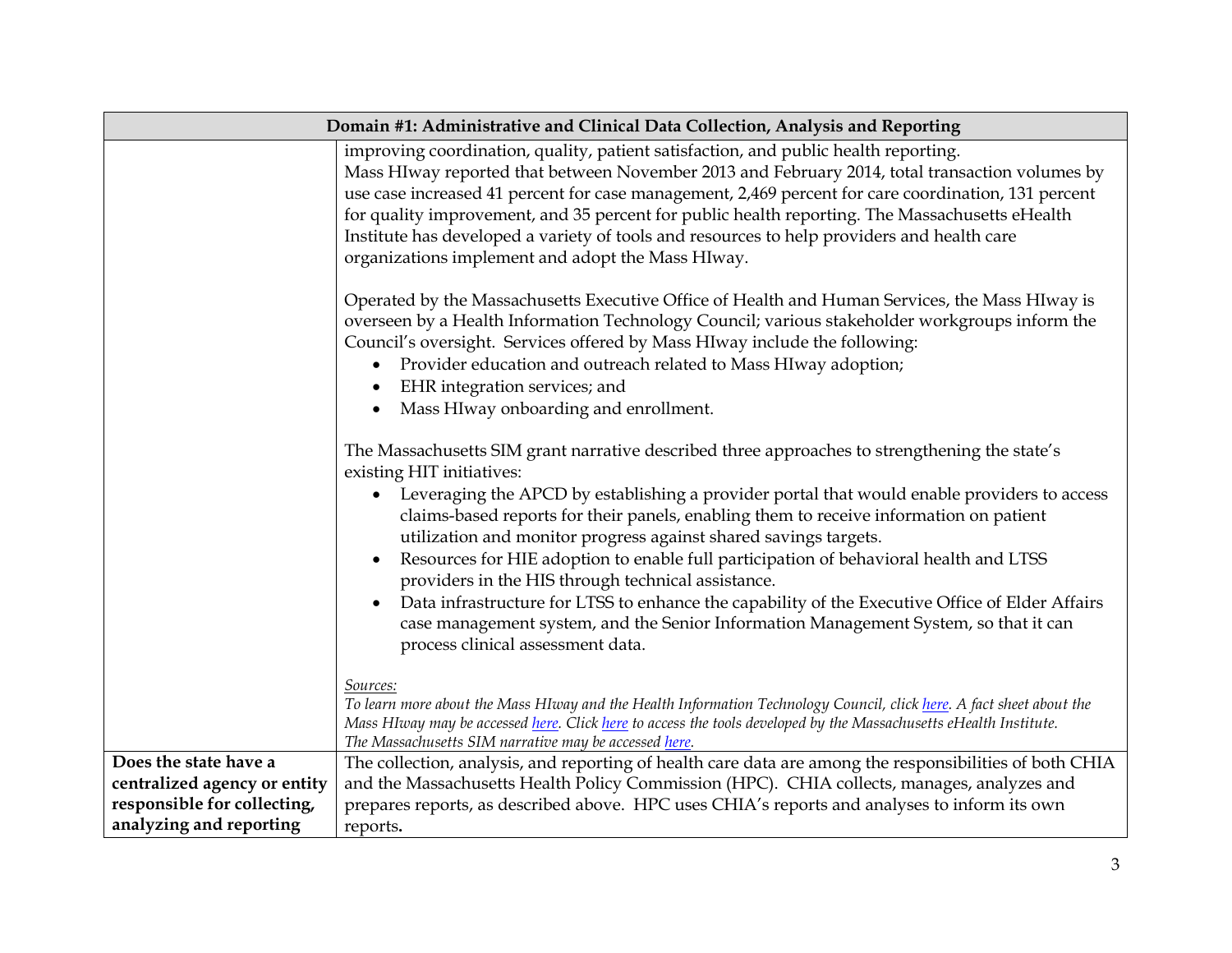| Domain #1: Administrative and Clinical Data Collection, Analysis and Reporting |                                                                                                                                                                                                                                                                                                                                                                                                                                                                                                                                                                                                                                                                                                                                                         |
|--------------------------------------------------------------------------------|---------------------------------------------------------------------------------------------------------------------------------------------------------------------------------------------------------------------------------------------------------------------------------------------------------------------------------------------------------------------------------------------------------------------------------------------------------------------------------------------------------------------------------------------------------------------------------------------------------------------------------------------------------------------------------------------------------------------------------------------------------|
| health care data?                                                              |                                                                                                                                                                                                                                                                                                                                                                                                                                                                                                                                                                                                                                                                                                                                                         |
|                                                                                | CHIA is an independent state agency established by law in 2012, charged with reinforcing the state's<br>transparency strategy. CHIA guides the state's 'light touch' regulatory strategy, through four main<br>functions:                                                                                                                                                                                                                                                                                                                                                                                                                                                                                                                               |
|                                                                                | Set the health care cost growth benchmark and hold providers responsible.<br>$\bullet$<br>Change the delivery system to be more efficient.                                                                                                                                                                                                                                                                                                                                                                                                                                                                                                                                                                                                              |
|                                                                                | Make payment support the new health care delivery models.                                                                                                                                                                                                                                                                                                                                                                                                                                                                                                                                                                                                                                                                                               |
|                                                                                | Improve market performance.                                                                                                                                                                                                                                                                                                                                                                                                                                                                                                                                                                                                                                                                                                                             |
|                                                                                | CHIA's highly specialized and skilled staff work to ensure data integrity across payers, and to<br>normalize data to permit cross-payer analyses. A council provides oversight to CHIA and guides the<br>agency in setting its research and analytic priorities. Council members include: EOHHS Secretary,<br>HPC Executive Director, representation from the Attorney General's Office, and the Secretary of                                                                                                                                                                                                                                                                                                                                           |
|                                                                                | Administration and Finance. CHIA is funded through fees assessed to providers and payers.                                                                                                                                                                                                                                                                                                                                                                                                                                                                                                                                                                                                                                                               |
|                                                                                | The HPC is independent state agency established by the state's landmark cost containment law,<br>Chapter 224 of the Acts of 2012, "An Act Improving the Quality of Health Care and Reducing Costs<br>Through Increased Transparency, Efficiency and Innovation" - herein after referred to as Chapter 224.<br>Governed by a board of 11 members, HPC's charge is to "develop health policy to reduce overall cost<br>growth while improving the quality of care, and monitor the health care delivery and payment<br>systems in Massachusetts." Its mission is "to advance a more transparent, accountable, and<br>innovative health care system through independent policy leadership and investment programs."<br>HPC has five core responsibilities: |
|                                                                                | 1. Monitoring the performance of the health care system;<br>2. Analyzing the impact of health care market transactions on cost, quality, and access;<br>3. Setting the health care cost growth benchmark (the projected annual percentage change in<br>total health care expenditures in the state);                                                                                                                                                                                                                                                                                                                                                                                                                                                    |
|                                                                                | 4. Investing in community health care delivery system transformation; and<br>Certifying patient-medical homes (PCMHs) and accountable care organizations (ACOs).<br>5.                                                                                                                                                                                                                                                                                                                                                                                                                                                                                                                                                                                  |
|                                                                                | Sources:<br>For more information about CHIA's mission and history, click here.<br>For more information about the HPC, you may access its website here.                                                                                                                                                                                                                                                                                                                                                                                                                                                                                                                                                                                                  |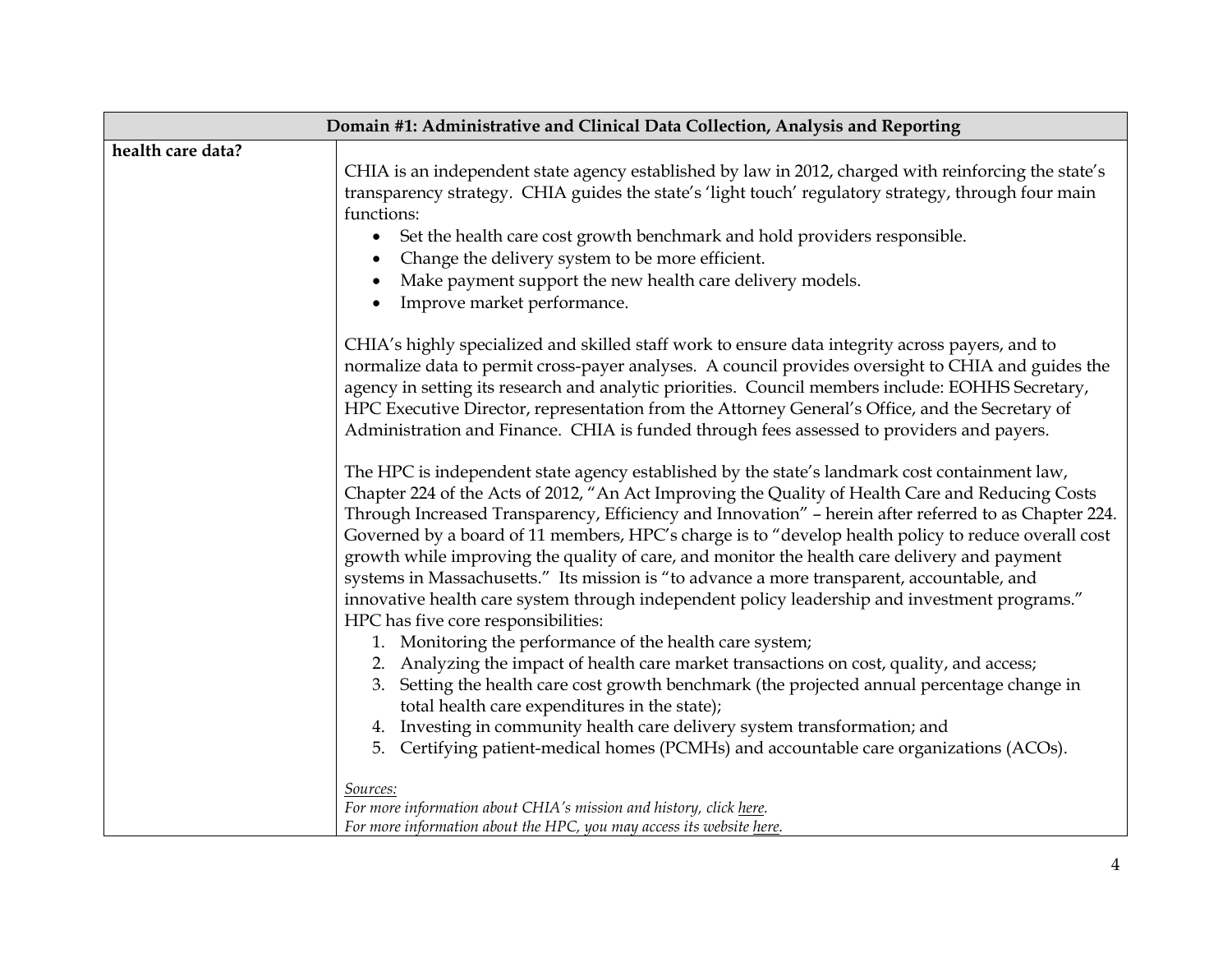| Domain #1: Administrative and Clinical Data Collection, Analysis and Reporting |                                                                                                                                                                                                                                                                                                                                                                                                                                                                                                                                                                                                                                                                                                                                                                                                               |
|--------------------------------------------------------------------------------|---------------------------------------------------------------------------------------------------------------------------------------------------------------------------------------------------------------------------------------------------------------------------------------------------------------------------------------------------------------------------------------------------------------------------------------------------------------------------------------------------------------------------------------------------------------------------------------------------------------------------------------------------------------------------------------------------------------------------------------------------------------------------------------------------------------|
| Does the state have a<br>functioning APCD that it<br>uses to collect data?     | Yes. The MA APCD is a database comprised of: medical, pharmacy, and dental claims, as well as<br>information about member eligibility, providers, and insurance coverage. The MA APCD is managed<br>by CHIA; the agency's enabling legislation allows for the collection of data from commercial payers,<br>third party administrators and public programs - Medicare and MassHealth, the Massachusetts<br>Medicaid program.<br>Source:                                                                                                                                                                                                                                                                                                                                                                       |
| Does the state report cost                                                     | An overview of the Massachusetts All-Payer Claims Database may be accessed here.<br>Yes. The HPC is required by law to "prominently publish" the annual health care cost growth                                                                                                                                                                                                                                                                                                                                                                                                                                                                                                                                                                                                                               |
| and quality to the public?                                                     | benchmark on the commission's website.                                                                                                                                                                                                                                                                                                                                                                                                                                                                                                                                                                                                                                                                                                                                                                        |
|                                                                                | The Health Policy Commission regularly publishes a Cost Trends Report, which includes an analysis<br>of trends in spending and care delivery and recommended strategies to improve quality and<br>efficiency. The HPC issued Cost Trends Reports annually since 2013. The 2015 report reviewed<br>overall trends, while also taking a closer look at trends in provider markets and prescription drug and<br>hospital outpatient spending; in addition to avoidable hospital use, access to primary care and<br>maximizing value in post-acute care, the report examined hospital-level variation in spending per<br>episode of care for normal pregnancy and delivery.                                                                                                                                       |
|                                                                                | CHIA also examines health care cost and payment trends through a variety of studies. Most notably,<br>CHIA is tasked with calculating Total Health Care Expenditures (TCHE) and with comparing growth<br>against the health care cost growth benchmark established by the HPC. Each year CHIA publishes an<br>initial assessment of the THCE in its Report on the Performance of the Massachusetts Health Care<br>System. CHIA also conducts health plan premium analyses, examines price variation among<br>providers and analyzes the payment methodologies used by health plans.<br>CHIA's 2016 Report on the Performance of the Massachusetts Health Care System found that<br>the quality of the state's providers was generally at or above national benchmarks, but noted<br>variation in performance. |
|                                                                                | Sources:<br>The Health Policy Commission's 2015 Cost Trends Report may be accessed here. For information regarding CHIA's<br>calculation of Total Health Care Expenditures, click here. For information about CHIA's other cost analyses, click here.                                                                                                                                                                                                                                                                                                                                                                                                                                                                                                                                                         |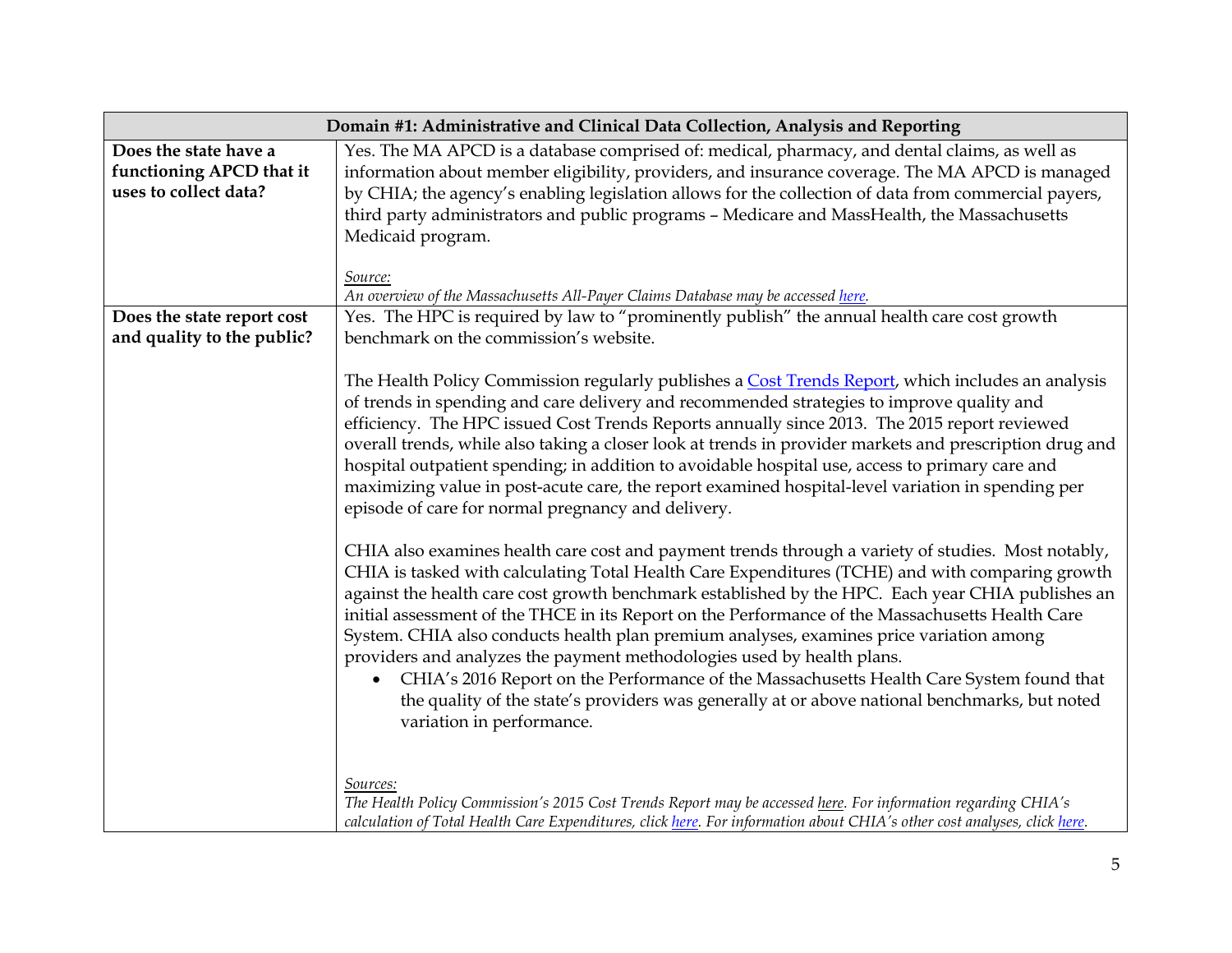| Domain #1: Administrative and Clinical Data Collection, Analysis and Reporting |                                                                                                                      |
|--------------------------------------------------------------------------------|----------------------------------------------------------------------------------------------------------------------|
|                                                                                | CHIA's 2016 Annual Report on the Performance of the Massachusetts Health Care System may be accessed here.           |
| Does the state identify and                                                    | Yes. In 2008, the Attorney General was given subpoena power to collect confidential information from                 |
| track key cost drivers and                                                     | plans and providers, and to examine and report on cost trends. As a result of this subpoena power,                   |
| high cost providers                                                            | the Attorney General's office has issued five reports examining health care cost growth and the                      |
| through analysis of a                                                          | impact on consumers. These reports have found that:                                                                  |
| combination of                                                                 | Prices paid to hospitals and physician groups vary significantly.                                                    |
| administrative and clinical                                                    | Variation is not due to quality, patient illness or other measures of value.<br>$\bullet$                            |
| data?                                                                          | Variation is correlated to provider and insurer market leverage.                                                     |
|                                                                                | Price increases have been the main driver of health care cost growth.                                                |
|                                                                                | Providers paid under alternative payment models (e.g. global payment) do not have lower                              |
|                                                                                | medical spending.                                                                                                    |
|                                                                                | In conjunction with publication of these reports, the Attorney General, Health Policy Commission,                    |
|                                                                                | and CHIA, hold two-day public hearings where all of the issues related to cost containment are aired.                |
|                                                                                | At these hearings, executives of health plans and providers, researchers and state government leaders                |
|                                                                                | participate in an open conversation about the challenges and opportunities that exist within the state.              |
|                                                                                |                                                                                                                      |
|                                                                                | Source:                                                                                                              |
|                                                                                | To access the 2015 Attorney General's report, "Examination of Health Care Cost Trends and Cost Drivers," click here. |
| Does the state monitor                                                         | Yes, see below.                                                                                                      |
| health care cost growth?                                                       |                                                                                                                      |
|                                                                                |                                                                                                                      |
| Does the state define cost                                                     | Yes. The Health Policy Commission must set the Total Health Care Expenditure (THCE) cost growth                      |
| growth targets?                                                                | benchmark annually by April 15, which serves as the target growth rate per person medical spending                   |
|                                                                                | in the state for the next calendar year. The THCE is a per-capita measure that includes:                             |
|                                                                                | All medical expenses paid to providers by private and public payers;                                                 |
|                                                                                | All patient cost sharing amounts (e.g., deductibles, co-pays)                                                        |
|                                                                                | Net cost of private insurance (e.g. administrative expenses and operating margins for                                |
|                                                                                | commercial payers).                                                                                                  |
|                                                                                | The health care cost growth benchmark is tied to growth in the state's economy. The Commission                       |
|                                                                                | uses the potential gross state product (PGSP) as the indicator of growth in the state economy; for 2013-             |
|                                                                                | 2015, consistent with the PGSP, the health care cost growth benchmark was set at 3.6 percent.                        |
|                                                                                |                                                                                                                      |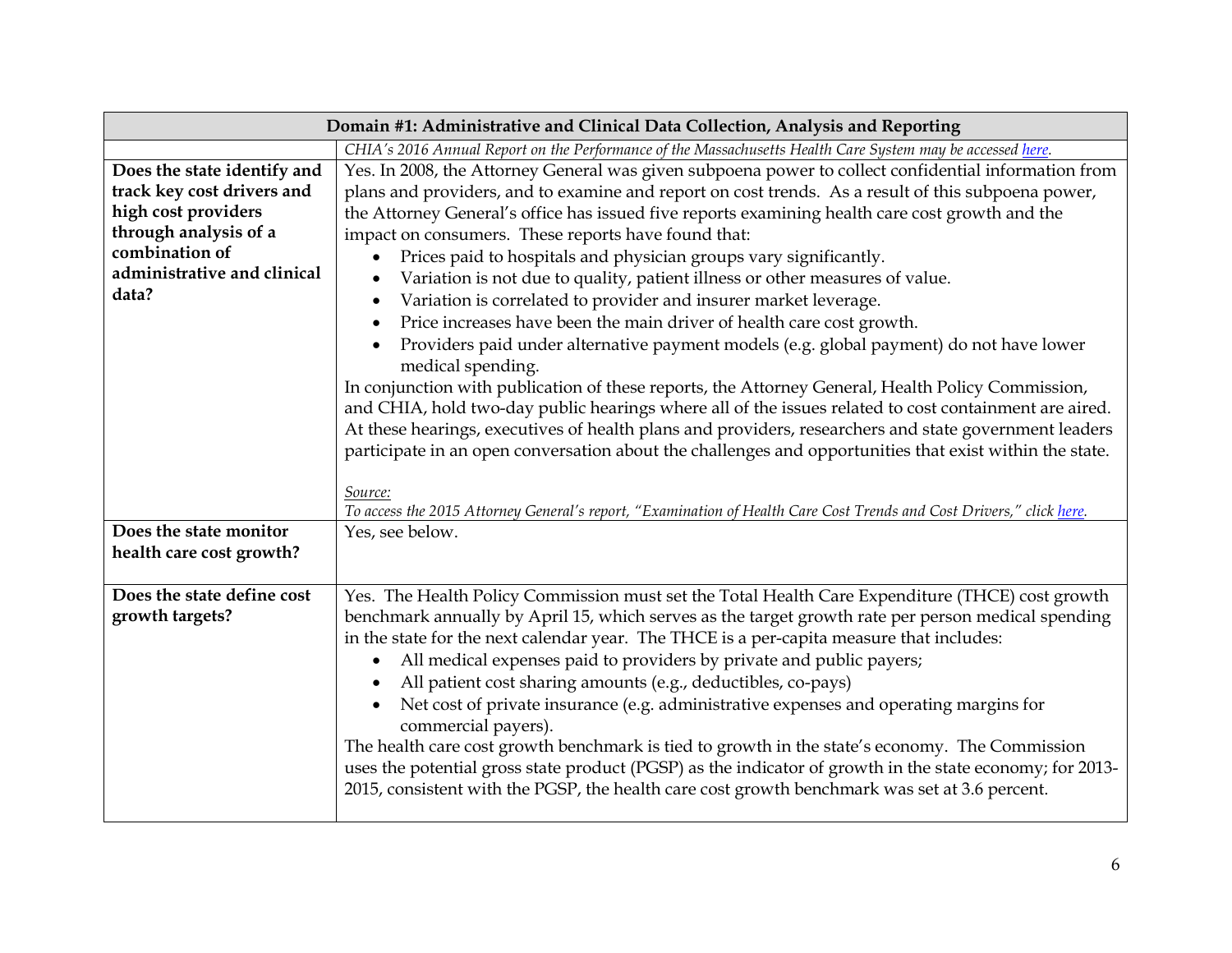| Domain #1: Administrative and Clinical Data Collection, Analysis and Reporting |                                                                                                                                                                                                                                                                                                                                                                                                                                                                                                                                                                                                                                                                                                                                                                                                                                                                                                                 |
|--------------------------------------------------------------------------------|-----------------------------------------------------------------------------------------------------------------------------------------------------------------------------------------------------------------------------------------------------------------------------------------------------------------------------------------------------------------------------------------------------------------------------------------------------------------------------------------------------------------------------------------------------------------------------------------------------------------------------------------------------------------------------------------------------------------------------------------------------------------------------------------------------------------------------------------------------------------------------------------------------------------|
|                                                                                | In September 2016, CHIA released its Annual Report on the Performance of the Massachusetts Health<br>Care System, which includes final calculation of the state's 2014 THCE and initial calculation of the<br>2015 TCHE. Results from this report include the following.<br>CHIA estimated that the initial 2015 THCE was \$57.2 billion or \$8,424 per capita, representing<br>a 3.9 percent increase over 2014 and exceeding the cost growth benchmark by 0.3 percentage<br>points. This contrasts with CHIA's 2014 report, which found that statewide health care<br>spending increased by \$7,550 per resident and at which time the THCE increased by 2.3<br>percent, which was 1.3 percent below the 2013 benchmark.<br>CHIA notes that after several years of increases, the share of commercial members whose care<br>was paid for under APMs dropped by 1.9 percentage points in 2015 to 35.1 percent. |
|                                                                                | The Secretary of the Executive Office for Administration and Finance and the House and Senate Ways<br>and Means committees jointly agree on the PGSP for the coming calendar year. Beginning in 2018,<br>HPC can adjust the annual cost growth benchmark after allowing for input from the Legislature.                                                                                                                                                                                                                                                                                                                                                                                                                                                                                                                                                                                                         |
|                                                                                | The HPC also has the authority under Chapter 224 to require health care providers and insurers with<br>excessive cost growth and who threaten the health care cost growth benchmark to implement perfor-<br>mance improvement initiatives and submit to ongoing monitoring.                                                                                                                                                                                                                                                                                                                                                                                                                                                                                                                                                                                                                                     |
|                                                                                | Sources:<br>For more information regarding the Massachusetts health care cost growth benchmark, click here and here.<br>CHIA's 2016 Annual Report on the Performance of the Massachusetts Health Care System may be accessed here.                                                                                                                                                                                                                                                                                                                                                                                                                                                                                                                                                                                                                                                                              |

| Domain #2: Medicaid Purchasing and Coverage Strategies to Contain Costs |                                                                                             |
|-------------------------------------------------------------------------|---------------------------------------------------------------------------------------------|
| Does the state coordinate                                               | To some extent. The legislature required the state employee health program (Group Insurance |
| Medicaid and state                                                      | Commission) and the state Medicaid program to implement alternative payment models "to the  |
| employee health plan                                                    | extent possible."                                                                           |
| performance requirements                                                |                                                                                             |
| and cost control strategies?                                            |                                                                                             |
| Is the state pursuing an all-                                           | Not as of December 2016.                                                                    |
| payer or Medicare waiver                                                |                                                                                             |
| with CMS in order to align                                              |                                                                                             |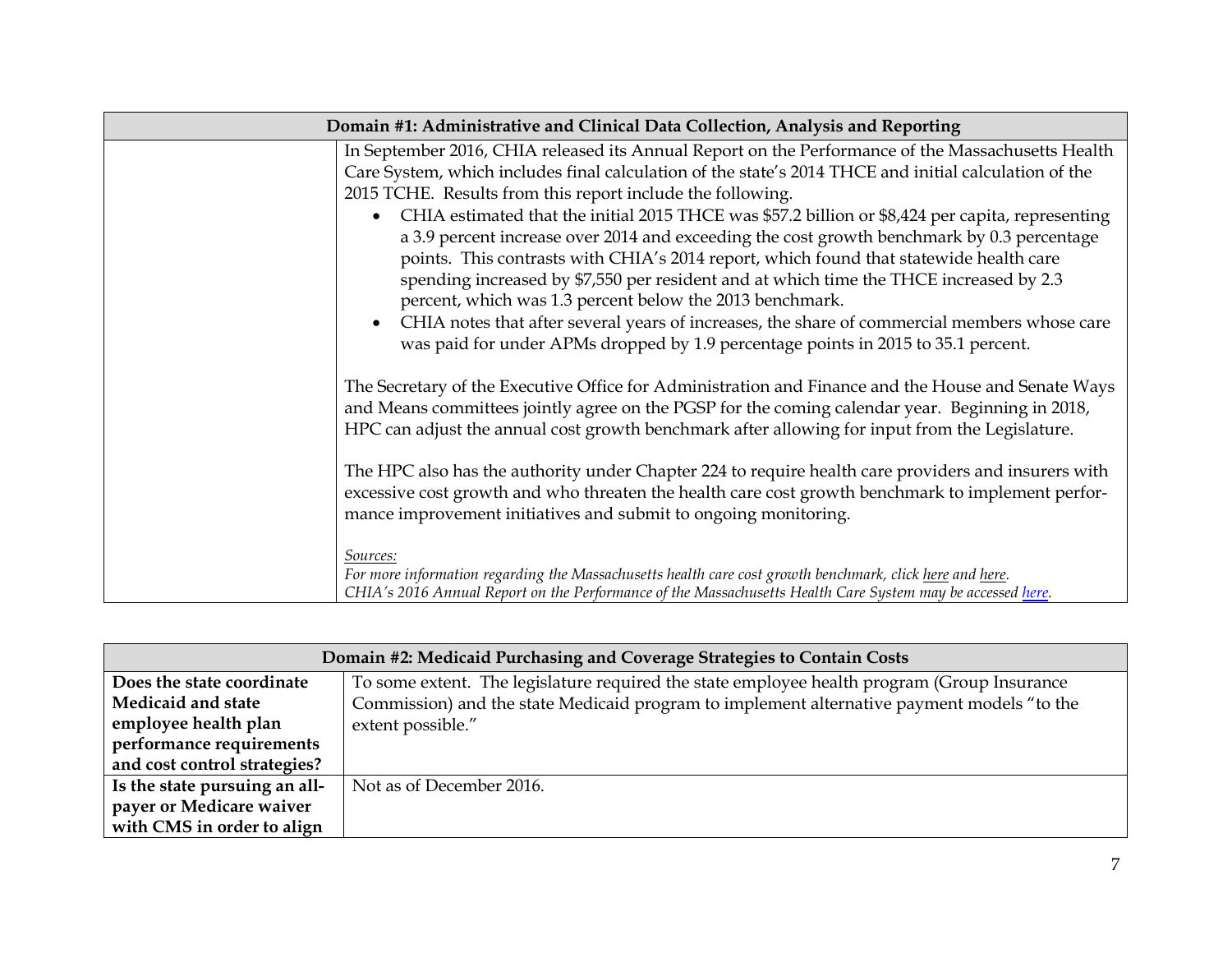| Domain #2: Medicaid Purchasing and Coverage Strategies to Contain Costs |                                                                                                                                                                                                                                                                                                                                                   |
|-------------------------------------------------------------------------|---------------------------------------------------------------------------------------------------------------------------------------------------------------------------------------------------------------------------------------------------------------------------------------------------------------------------------------------------|
| cost control strategies?                                                |                                                                                                                                                                                                                                                                                                                                                   |
| What other waivers, grants                                              | MassHealth 1115 Waiver Approval                                                                                                                                                                                                                                                                                                                   |
| or federal demonstrations is                                            | In November 2016, Massachusetts received federal approval of its request to amend and extend its                                                                                                                                                                                                                                                  |
| Medicaid pursuing to                                                    | 1115 waiver. Under a restructured MassHealth program, the state aims to:                                                                                                                                                                                                                                                                          |
| promote cost containment?                                               | Implement payment and delivery system reforms that enhance coordinated care and hold<br>$\bullet$<br>providers accountable for total cost of care;                                                                                                                                                                                                |
|                                                                         | Improve integration of physical and behavioral health services as well as LTSS and health-<br>related social services;                                                                                                                                                                                                                            |
|                                                                         | Maintain near-universal coverage;<br>$\bullet$                                                                                                                                                                                                                                                                                                    |
|                                                                         | Support safety net providers; and                                                                                                                                                                                                                                                                                                                 |
|                                                                         | Expand recovery-oriented substance abuse disorder services.                                                                                                                                                                                                                                                                                       |
|                                                                         | The waiver provides for approximately \$8 billion in funding over five years to support:                                                                                                                                                                                                                                                          |
|                                                                         | \$1.8 billion in new, upfront investment (DSRIP) to support transition toward ACO models,<br>$\bullet$<br>plus direct funding to community-based providers of behavioral and LTSS services. To<br>receive DSRIP funding, ACOs must partner with BH and LTSS community providers.<br>\$4.8 billion for uncompensated care by safety net providers. |
|                                                                         | \$1.3 billion for subsidies to assist consumers in securing affordable coverage through the<br>connector.                                                                                                                                                                                                                                         |
|                                                                         | The waiver also serves to maintain the stability of the state's safety net care pool, and expands the<br>number of safety net hospitals from 7 to 15. In addition, the waiver authorizes coverage for<br>expanded substance use disorder services under MassHealth.                                                                               |
|                                                                         | Under the waiver, Massachusetts will advance implementation of a statewide Accountable Care<br>Organization (ACO) program, which revolves around three ACO model options (described below)<br>from which providers can choose to participate.                                                                                                     |
|                                                                         | In terms of the implementation timeline, the ACO procurement was released in September 2016, and<br>six pilot ACOs will launch in December 2016.                                                                                                                                                                                                  |
|                                                                         | <b>SIM Grant</b><br>In 2013, Massachusetts received a \$44 million Round One State Innovation Model (SIM) Design<br>Award Grant from the Center for Medicare and Medicaid Innovation (CMMI) to advance the                                                                                                                                        |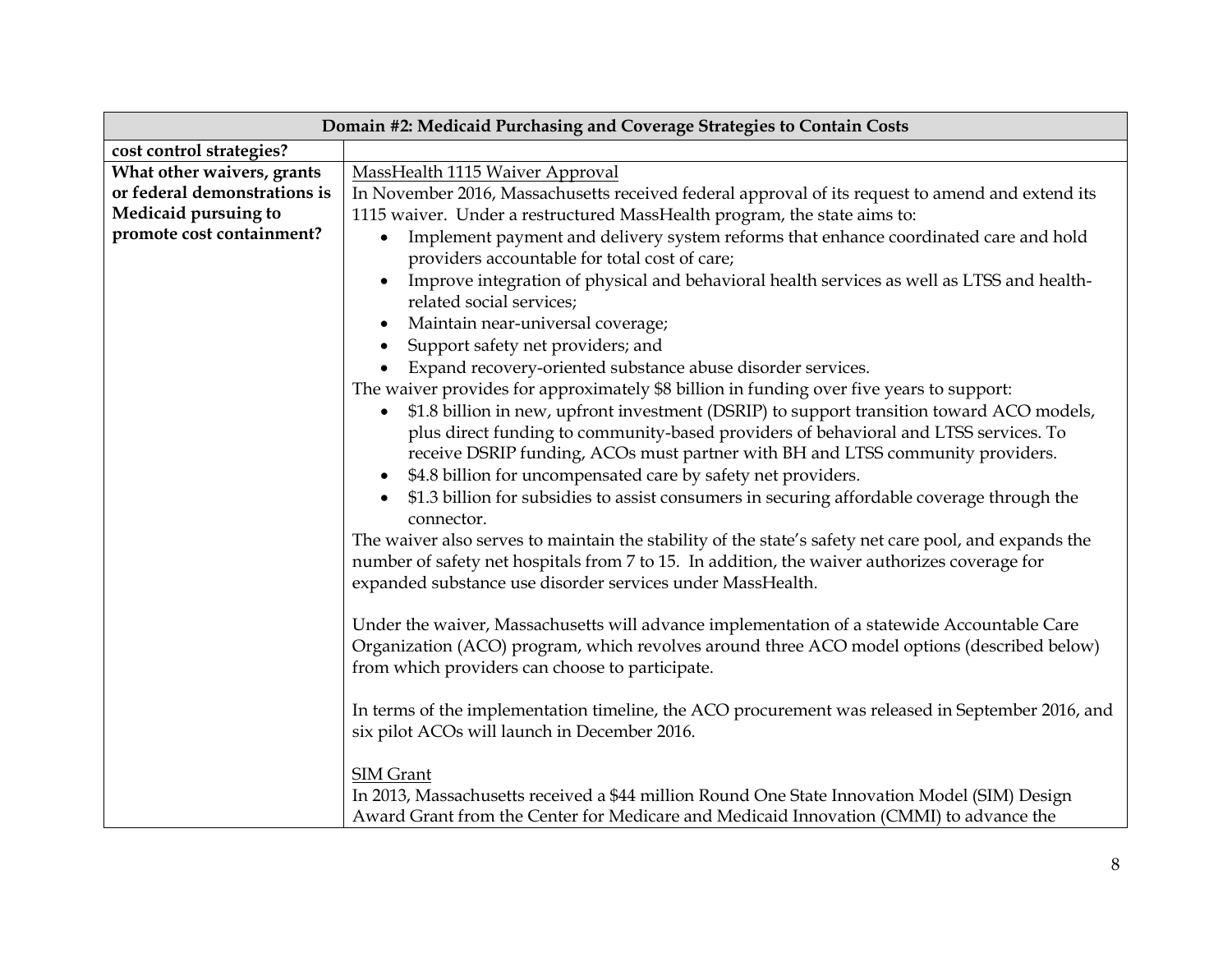|                            | Domain #2: Medicaid Purchasing and Coverage Strategies to Contain Costs                                                                                                                                                                                                                                                                                                                                                                                                                                                                                                                                                                                                                                                                                                                                                                                                                                                                                                                                        |  |
|----------------------------|----------------------------------------------------------------------------------------------------------------------------------------------------------------------------------------------------------------------------------------------------------------------------------------------------------------------------------------------------------------------------------------------------------------------------------------------------------------------------------------------------------------------------------------------------------------------------------------------------------------------------------------------------------------------------------------------------------------------------------------------------------------------------------------------------------------------------------------------------------------------------------------------------------------------------------------------------------------------------------------------------------------|--|
|                            | Commonwealth's health care cost containment efforts, with a focus on development and                                                                                                                                                                                                                                                                                                                                                                                                                                                                                                                                                                                                                                                                                                                                                                                                                                                                                                                           |  |
|                            | implementation of the PCPR program, and other payment reform within the MassHealth program.                                                                                                                                                                                                                                                                                                                                                                                                                                                                                                                                                                                                                                                                                                                                                                                                                                                                                                                    |  |
|                            | Sources:                                                                                                                                                                                                                                                                                                                                                                                                                                                                                                                                                                                                                                                                                                                                                                                                                                                                                                                                                                                                       |  |
|                            | To access a summary of the Massachusetts Section 1115 demonstration waiver program, click here.                                                                                                                                                                                                                                                                                                                                                                                                                                                                                                                                                                                                                                                                                                                                                                                                                                                                                                                |  |
|                            | For more information about the Massachusetts SIM grant, click here.                                                                                                                                                                                                                                                                                                                                                                                                                                                                                                                                                                                                                                                                                                                                                                                                                                                                                                                                            |  |
| <b>What APMs are being</b> | As mentioned above, Chapter 224 requires MassHealth to implement APMs to the maximum extent                                                                                                                                                                                                                                                                                                                                                                                                                                                                                                                                                                                                                                                                                                                                                                                                                                                                                                                    |  |
| pursued by Medicaid?       | possible. The law established targets for the percentage of MassHealth members to be covered under                                                                                                                                                                                                                                                                                                                                                                                                                                                                                                                                                                                                                                                                                                                                                                                                                                                                                                             |  |
|                            | APMs (25 percent by July 2013, 50 percent by July 2014, and 80 percent by July 2015).                                                                                                                                                                                                                                                                                                                                                                                                                                                                                                                                                                                                                                                                                                                                                                                                                                                                                                                          |  |
|                            | In 2014, MassHealth launched the Primary Care Payment Reform Initiative (PCPRI), a delivery- and-<br>payment model, which combines a capitated payment for primary care with shared savings based on<br>total cost of care, and pushes for behavioral health integration with primary care. PCPRI ends in<br>December 2016. MassHealth is shifting toward an integrated accountable care approach that holds<br>provider-led organizations contractually responsible for quality, coordination and total cost of<br>attributed members care. Under the state's 1115 waiver program, this transition involves three ACO<br>model designs that reflect the range of provider capabilities.                                                                                                                                                                                                                                                                                                                       |  |
|                            | MassHealth's recently approved Medicaid demonstration waiver is centered around a statewide<br>ACO program with three ACO model options for providers to participate in, reflecting the range of<br>provider preparedness to participate in alternate payment models.<br>Model A ACO/MCO is an integrated partnership between a provider-led ACO and health<br>$\bullet$<br>plan. ACOs under this model will be paid prospective capitation rates and have insurance<br>risk for their members' cost of care.<br>Model B ACO is an advanced provider-led entity that contracts directly with MassHealth and<br>$\bullet$<br>offers preferred provider networks to members. MassHealth will share in savings and losses<br>based on total cost of care of the ACO's attributed members.<br>Model C ACO is a provider-led ACO that contracts directly with MassHealth MCOs. Each<br>$\bullet$<br>MCO shares in savings and losses with the ACO based on total cost of care for members<br>attributed to the ACO. |  |
|                            | In 2014, prior to the ACO models, MassHealth launched the Primary Care Payment Reform Initiative<br>(PCPRI), a delivery- and-payment model, which combines a capitated payment for primary care with                                                                                                                                                                                                                                                                                                                                                                                                                                                                                                                                                                                                                                                                                                                                                                                                           |  |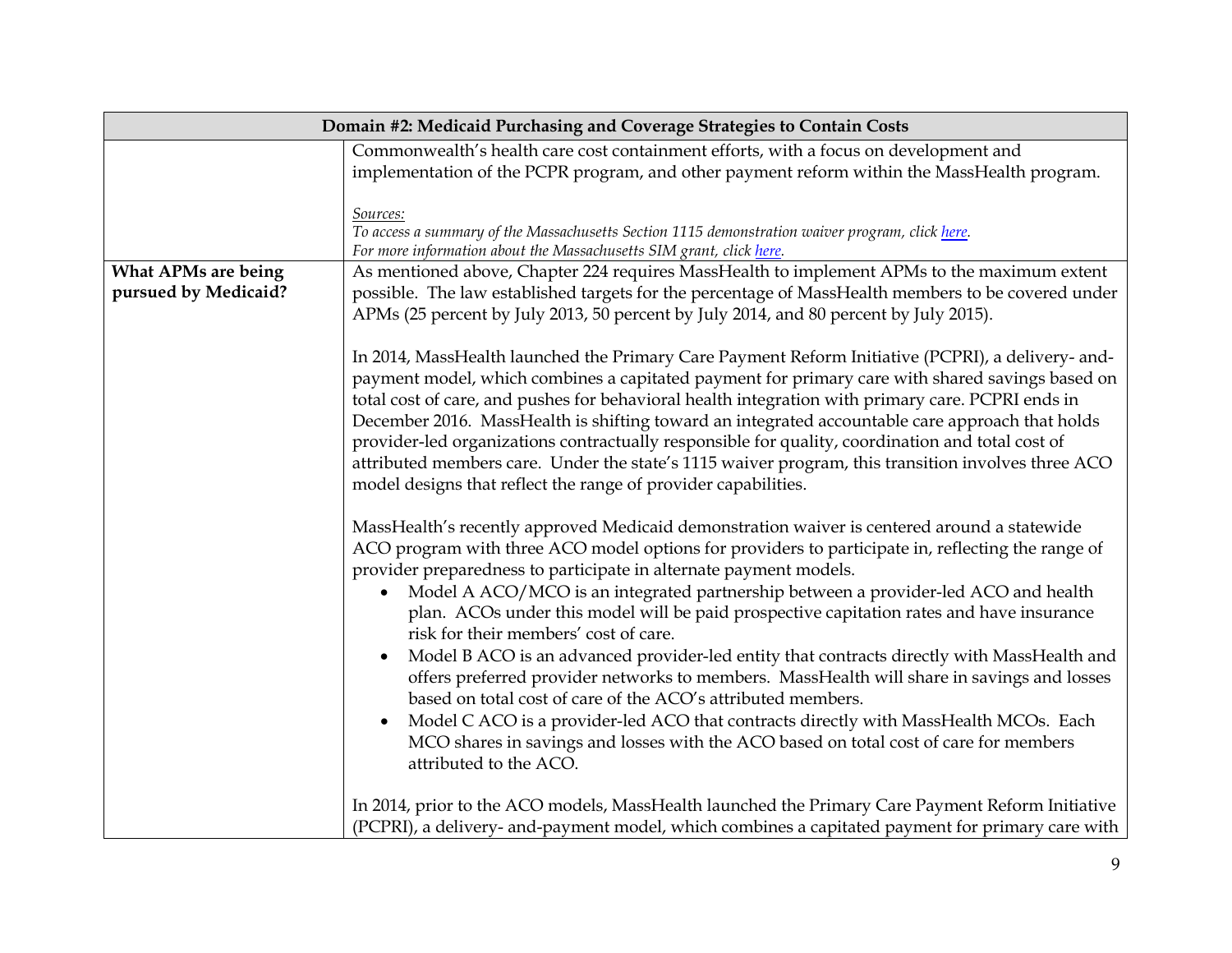| Domain #2: Medicaid Purchasing and Coverage Strategies to Contain Costs |                                                                                                                                                                                                                                                                                                                                                                                                                                                                     |
|-------------------------------------------------------------------------|---------------------------------------------------------------------------------------------------------------------------------------------------------------------------------------------------------------------------------------------------------------------------------------------------------------------------------------------------------------------------------------------------------------------------------------------------------------------|
|                                                                         | shared savings based on total cost of care, and pushes for behavioral health integration with primary                                                                                                                                                                                                                                                                                                                                                               |
|                                                                         | care.                                                                                                                                                                                                                                                                                                                                                                                                                                                               |
|                                                                         | PCPRI ends in December 2016. MassHealth is shifting toward an integrated accountable care<br>approach that holds provider-led organizations contractually responsible for quality, coordination<br>and total cost of attributed members care. Under the state's 1115 waiver program, this transition<br>involves three ACO model designs that reflect the range of provider capabilities.                                                                           |
|                                                                         | Sources:<br>The Health Policy Commission's 2015 Cost Trends Report, which describes the APM targets, may be accessed here.<br>To access a fact sheet about the MassHealth 1115 Waiver Approval, click here.<br>The Health Policy Commission's 2015 Cost Trend Report provides an overview of these MassHealth initiatives, click here.                                                                                                                              |
| What delivery system                                                    | See above.                                                                                                                                                                                                                                                                                                                                                                                                                                                          |
| redesign strategies are being                                           |                                                                                                                                                                                                                                                                                                                                                                                                                                                                     |
| pursued by Medicaid?                                                    |                                                                                                                                                                                                                                                                                                                                                                                                                                                                     |
| What benefit designs are                                                | MassHealth is planning to make the benefit design of its three ACO models more attractive to                                                                                                                                                                                                                                                                                                                                                                        |
| being pursued by Medicaid                                               | members, noting in its waiver extension request that "MassHealth's goal is to move away from our                                                                                                                                                                                                                                                                                                                                                                    |
| to incentivize effective use                                            | current program design, which has remained largely unchanged for decades and in which it pays for                                                                                                                                                                                                                                                                                                                                                                   |
| of health care services, good                                           | unintegrated care." The integrated ACO models will be responsible for the continuum of care, with                                                                                                                                                                                                                                                                                                                                                                   |
| health behaviors and                                                    | the state planning to phase-in inclusion of LTSS into ACO responsibility. Further, MassHealth states                                                                                                                                                                                                                                                                                                                                                                |
| patient responsibility?                                                 | that it is shifting toward a programmatic focus on population health by means of investments in                                                                                                                                                                                                                                                                                                                                                                     |
|                                                                         | primary care and behavioral health workforce development.                                                                                                                                                                                                                                                                                                                                                                                                           |
|                                                                         | A major focus of the state's recently approved 1115 waiver request is the integration of physical and<br>behavioral health care services. This waiver envisions accomplishing this integration through a<br>range of strategies, including incentives for ACOs to partner with BH and LTSS providers,<br>certification of Behavioral Health Community Partners, and contract requirements for managed care<br>plans and ACOs, as well as payment model adjustments. |
| Does Medicaid use MMCOs                                                 | With implementation of the state's 2006 health reform law, Chapter 58 of the Acts of 2006                                                                                                                                                                                                                                                                                                                                                                           |
| to manage care?                                                         | (commonly referred to as Chapter 58), MMCOs that participated in the MassHealth program in 2006                                                                                                                                                                                                                                                                                                                                                                     |
|                                                                         | (BMCHP, Fallon, NHP and Network Health) serve individuals receiving subsidies through the                                                                                                                                                                                                                                                                                                                                                                           |
|                                                                         | Commonwealth Care program. These MMCOs also serve the commercial market and, as Qualified                                                                                                                                                                                                                                                                                                                                                                           |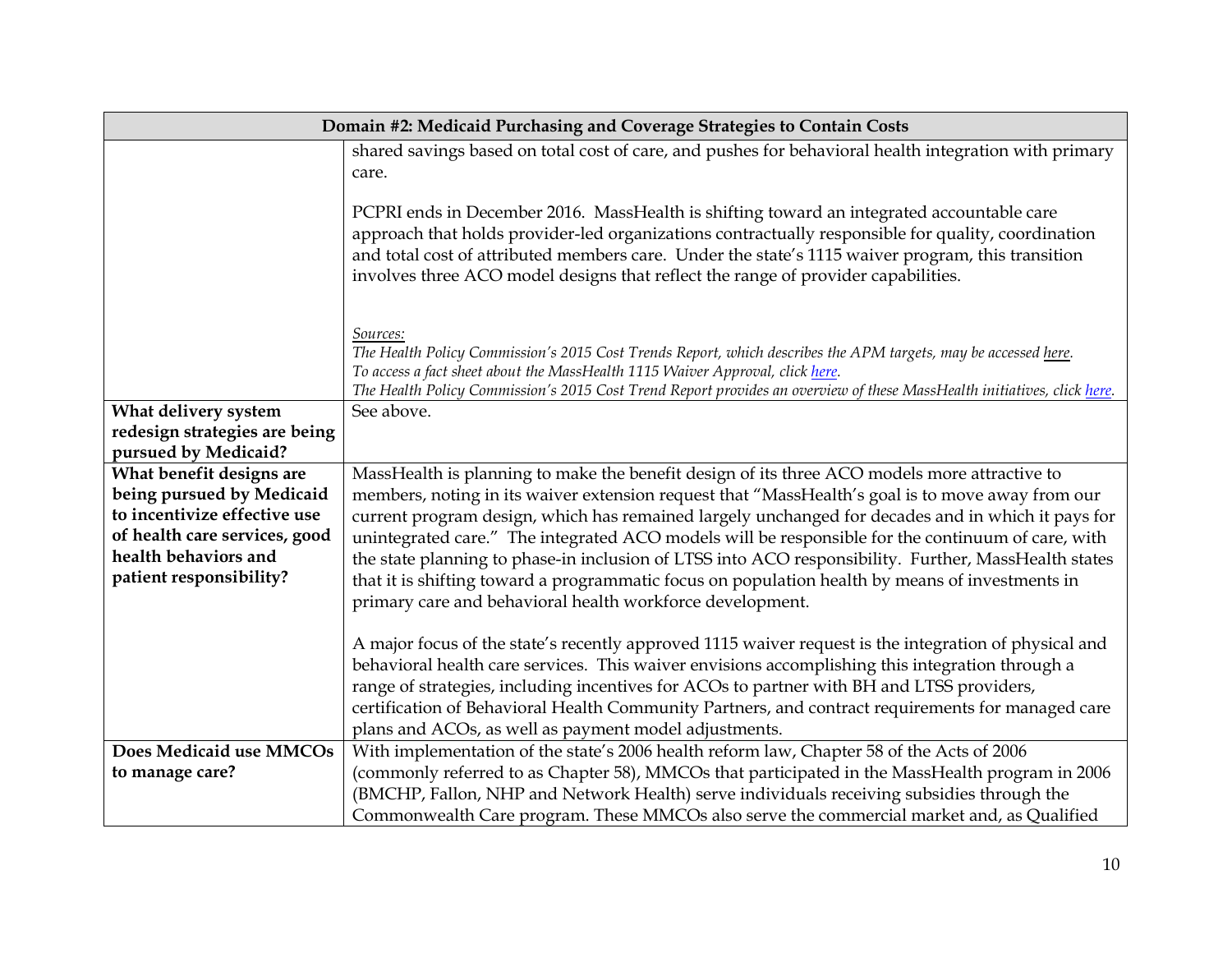|                                                                      | Domain #2: Medicaid Purchasing and Coverage Strategies to Contain Costs                                                                                                                                                                                                                                                                                                                                                                                                                                                                                                                                                                                                                                          |  |
|----------------------------------------------------------------------|------------------------------------------------------------------------------------------------------------------------------------------------------------------------------------------------------------------------------------------------------------------------------------------------------------------------------------------------------------------------------------------------------------------------------------------------------------------------------------------------------------------------------------------------------------------------------------------------------------------------------------------------------------------------------------------------------------------|--|
|                                                                      | Health Plans, offer coverage via the state's Health Connector to individuals and small businesses.<br>The state's CarePlus program serves the Medicaid expansion authorized by the ACA.<br>Commonwealth Care enrollees who are not eligible for CarePlus are now served through the<br>Connector Care program - the Health Connector's subsidized insurance program.<br>In 2010, MassHealth selected five MCOs via a competitive bid process, adding Health New England<br>to the original four MMCOs. These MMCOs serve over 850,000 MassHealth members via either the<br>Medicaid or Health Connector programs. CarePlus requires members who qualify to choose one of<br>the MMCOs available in their region. |  |
|                                                                      | The 1115 waiver envisions the MassHealth MMCOs as "key partners" in implementing the new<br>ACO model of care, as described above. MassHealth's upcoming MCO re-procurement will also<br>spell out expectations for MCOs in their contracting with ACOs, in order to support providers with<br>analytic and population management reports. Under the state's MCO re-procurement, MCOs will<br>also transition LTSS services - over time - to MCO responsibility.                                                                                                                                                                                                                                                 |  |
| What reimbursement                                                   | Sources:<br>For more information regarding the history of MMCO participation in the MassHealth program, click here.<br>To access the Massachusetts renewal request for its Section 1115 demonstration waiver program, click here.<br>As described above, MassHealth's recent Medicaid 1115 waiver approval makes the focus of                                                                                                                                                                                                                                                                                                                                                                                    |  |
| policies has Medicaid<br>implemented to promote<br>cost containment? | payment reforms the implementation of three ACO models, each with varying degrees of provider<br>risk sharing, reflecting the range of provider preparedness to participate in alternate payment<br>models.                                                                                                                                                                                                                                                                                                                                                                                                                                                                                                      |  |
|                                                                      | To encourage MassHealth members to enroll in an MCO or ACO rather than the state's Primary Care<br>Clinician (PCC) plan, MassHealth - under its recently approved 1115 waiver - will provide fewer<br>covered benefits to members who choose the PCC Plan, benefits such as chiropractic services, eye<br>glasses and hearing aids.                                                                                                                                                                                                                                                                                                                                                                              |  |
|                                                                      | Of note, the ACO models under the waiver will offer "flexible services," including currently non-<br>reimbursed services that address social determinants of health. The state has stipulated that flexible<br>services may not include state plan or waiver services, and must fall within one of the following<br>categories:<br>1. Community transition services;                                                                                                                                                                                                                                                                                                                                             |  |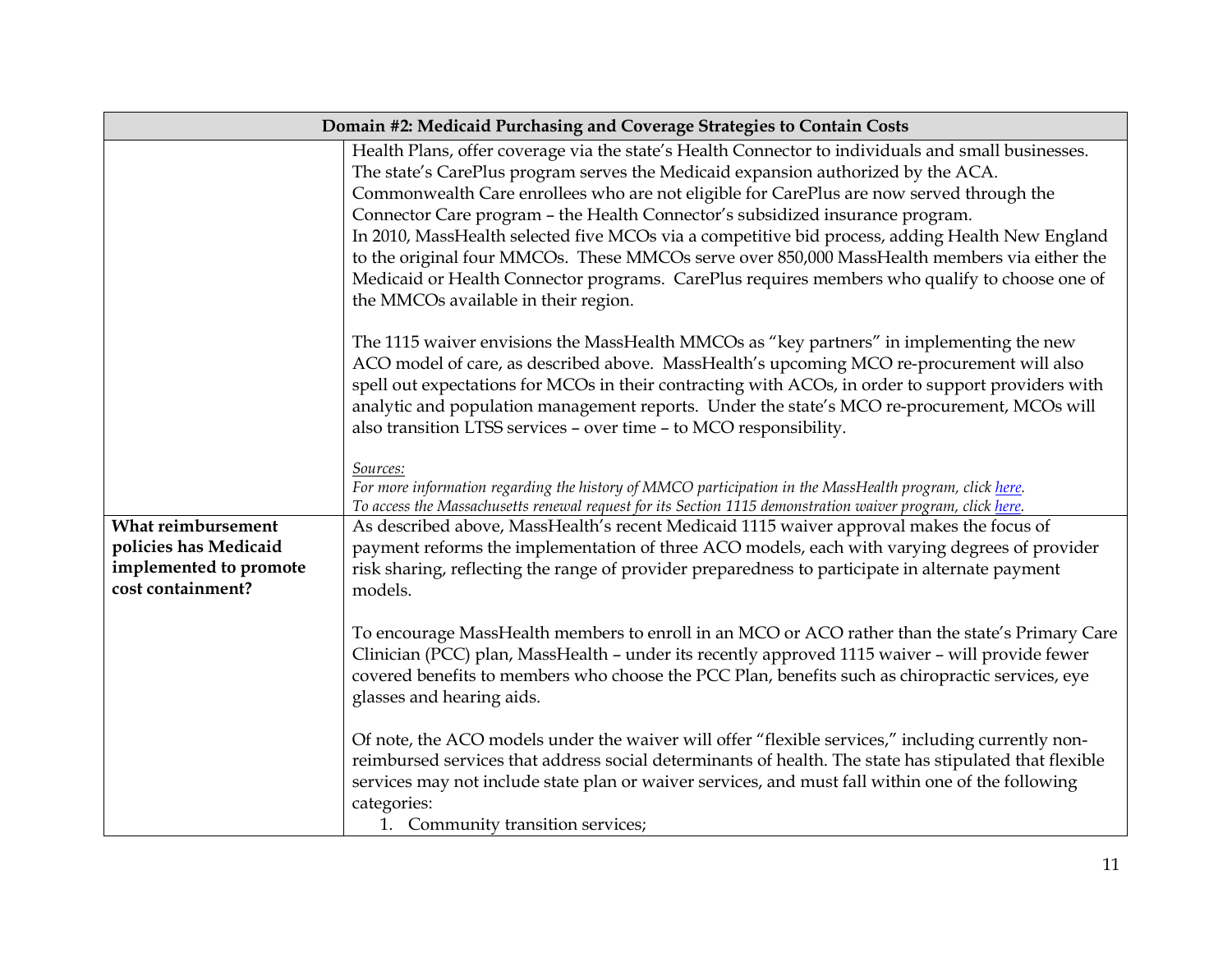|                                                                                   | Domain #2: Medicaid Purchasing and Coverage Strategies to Contain Costs                                                                                                                                                                                                                                                                                                                                                                                                                                                                                                                                                                                                                                                                                                                                                                                                                                                                                                                                                                                                                                                                                                                                                                                                                                                                                                                                                                                                                                                                                                                                                                   |
|-----------------------------------------------------------------------------------|-------------------------------------------------------------------------------------------------------------------------------------------------------------------------------------------------------------------------------------------------------------------------------------------------------------------------------------------------------------------------------------------------------------------------------------------------------------------------------------------------------------------------------------------------------------------------------------------------------------------------------------------------------------------------------------------------------------------------------------------------------------------------------------------------------------------------------------------------------------------------------------------------------------------------------------------------------------------------------------------------------------------------------------------------------------------------------------------------------------------------------------------------------------------------------------------------------------------------------------------------------------------------------------------------------------------------------------------------------------------------------------------------------------------------------------------------------------------------------------------------------------------------------------------------------------------------------------------------------------------------------------------|
|                                                                                   | 2. Home and community-based services that deter the placement of patients in institutions;<br>Services for safe and healthy living environments;<br>4. Exercise and nutrition; or<br>5. Other services<br>MCOs will assume expanded responsibility for delivery of LTSS services following the state's 2017<br>MCO re-procurement. This expansion of MCOs' responsibility will transition in over time.                                                                                                                                                                                                                                                                                                                                                                                                                                                                                                                                                                                                                                                                                                                                                                                                                                                                                                                                                                                                                                                                                                                                                                                                                                   |
|                                                                                   | Sources:<br>To read more about reimbursement policy changes under MassHealth's recently approved Medicaid 1115 waiver,<br>click here and here.                                                                                                                                                                                                                                                                                                                                                                                                                                                                                                                                                                                                                                                                                                                                                                                                                                                                                                                                                                                                                                                                                                                                                                                                                                                                                                                                                                                                                                                                                            |
| What initiatives has                                                              | The state's Section 1115 demonstration waiver renewal request, approved in November 2016,                                                                                                                                                                                                                                                                                                                                                                                                                                                                                                                                                                                                                                                                                                                                                                                                                                                                                                                                                                                                                                                                                                                                                                                                                                                                                                                                                                                                                                                                                                                                                 |
| Medicaid pursued to<br>manage cost of special<br>populations of<br>beneficiaries? | describes the following initiatives aimed at special populations of beneficiaries.<br>Persons with persistent and serious mental illness. MassHealth will certify Behavioral Health<br>$\bullet$<br>Community Partners (BH CPs) who may then partner with ACOs to support integrated care<br>delivery for members with complex behavioral health care needs.<br>Persons with developmental disabilities. MassHealth will also certify LTSS Community<br>٠<br>Partners (LTSS CPs) to partner with ACOs in meeting the needs of members with physical<br>disabilities, TBI and ID/DD. ACOs and LTSS CPs will collaborate as an integrated care team.<br>Children with special healthcare needs. The MassHealth waiver renewal requests notes that<br>$\bullet$<br>one goal for the demonstration is to improve integration of services, especially of previously<br>siloed physical health care and behavioral health care services - especially for adults and<br>children with complex medical, behavioral health and LTSS needs.<br>Other high-cost, high needs patients. MassHealth currently has several programs to address<br>high cost, high needs patients.<br>$\Rightarrow$ These include One Care, which addresses the health care needs of adults under 65 who<br>are dual eligible. Although the program is in its early stages, Massachusetts has enrolled<br>nearly 18,000 individuals in this program, which aims for better coordination of care,<br>streamlined service delivery and reimbursement process, and also reduced costs.<br>The Money Follows the Person (MFP) demonstration targets MassHealth high cost high |
|                                                                                   | need individuals residing in institutions who would receive more appropriate and cost-<br>effective care in community settings. The MFP demonstration, which is a joint federal-<br>state initiative, provides the state with flexibility to pay for non-traditional HCBS services.                                                                                                                                                                                                                                                                                                                                                                                                                                                                                                                                                                                                                                                                                                                                                                                                                                                                                                                                                                                                                                                                                                                                                                                                                                                                                                                                                       |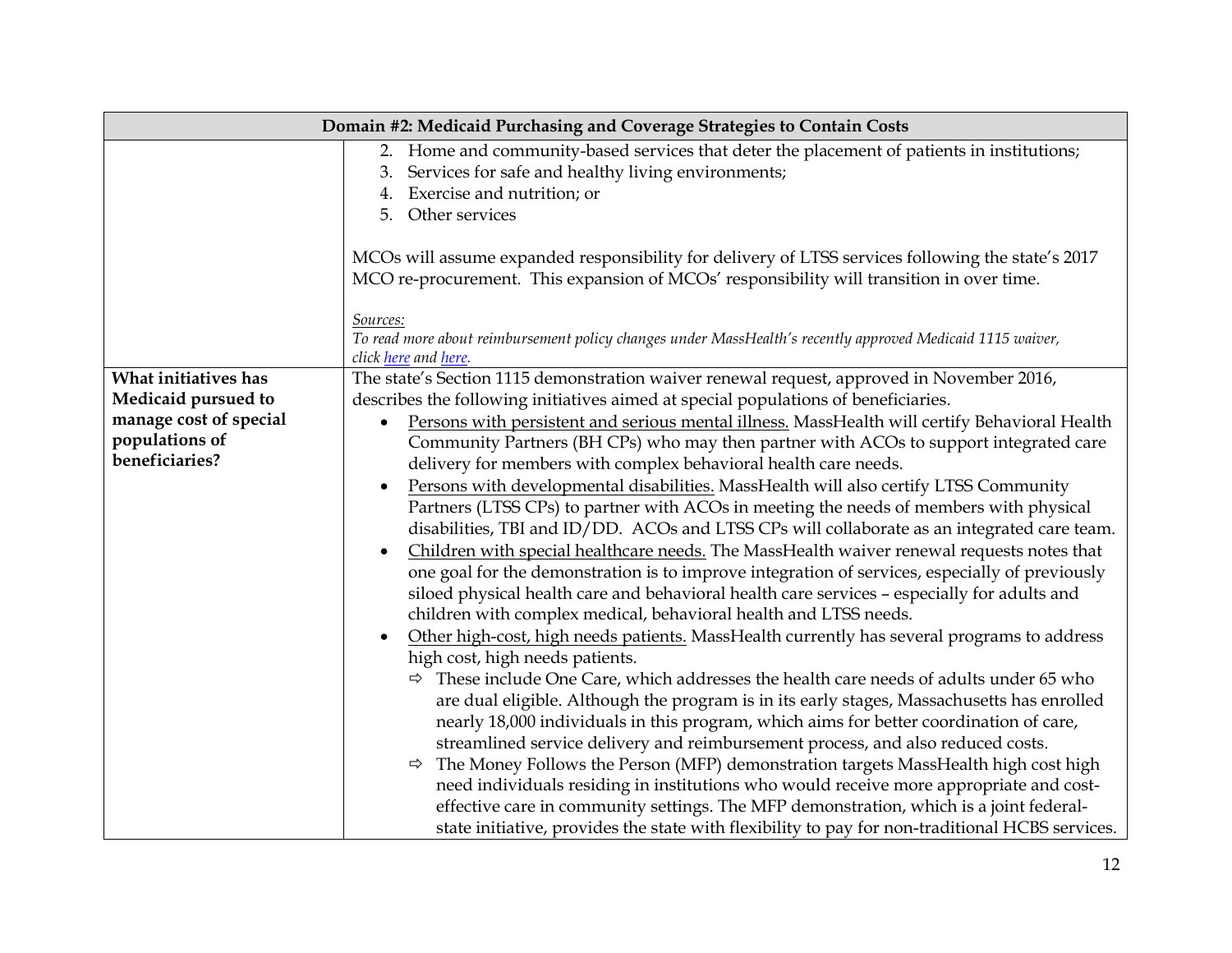| Domain #2: Medicaid Purchasing and Coverage Strategies to Contain Costs |                                                                                                                                                                                                                                                                                                                                                       |
|-------------------------------------------------------------------------|-------------------------------------------------------------------------------------------------------------------------------------------------------------------------------------------------------------------------------------------------------------------------------------------------------------------------------------------------------|
|                                                                         | Sources:<br>Several of these programs are described in the state's Section 1115 demonstration waiver renewal request, which can be<br><i>accessed here.</i><br>The Office of the Inspector General's January 2016 report on MassHealth's Health Safety Net Management of Healthcare<br>and Healthcare Costs for Super-Utilizers may be accessed here. |

| Domain #3: State Employee Health Plan Coverage and Payment Strategies to Contain Costs |                                                                                                                                                                                                                                                                                                                                                                                                                                                                                                                                                                                                                                                                                         |
|----------------------------------------------------------------------------------------|-----------------------------------------------------------------------------------------------------------------------------------------------------------------------------------------------------------------------------------------------------------------------------------------------------------------------------------------------------------------------------------------------------------------------------------------------------------------------------------------------------------------------------------------------------------------------------------------------------------------------------------------------------------------------------------------|
| What APMs is the state<br>employee health plan using<br>to control health care costs?  | The state's Group Insurance Commission (GIC) provides health insurance for state and some<br>municipal employees. The Group Insurance Commission (GIC) is required to implement APMs to<br>the maximum extent possible. The GIC requires its six contracted plans to cover at least 75 percent of<br>GIC members under risk-based contracts by FY 2016 via its Integrated Risk-Bearing Organizations<br>(IRBO) model. This model is also referred to as the Centered Care Initiative.                                                                                                                                                                                                   |
|                                                                                        | The GIC has identified 10 key elements of Centered Care for IRBOs. These elements pertain to PCP<br>designation and engagement, data sharing, encouraging low cost providers, expanded hours and<br>urgent care access, ensuring a high level of care for the chronically ill, transitional care management<br>and more. The six health plans who are contracted with GIC as IRBOs are engaging in outreach with<br>physician practices to ensure adoption of these elements.                                                                                                                                                                                                           |
|                                                                                        | The GIC's 2015 annual report states that the GIC's six IRBO contracts use "incentives and penalties to<br>contract with doctors, hospitals and other providers on a global payment basis instead of the<br>standard fee for service arrangement. The usual payment approach tends to lead to overutilization<br>of medical procedures regardless of health outcomes. We continued to put pressure on our plans to<br>enter into provider contracts that include increased financial accountability as well as delivery<br>improvements." The six health plans have Memoranda of Understanding with Centered Care<br>providers that constituted 20 percent of GIC lives in January 2014. |
|                                                                                        | The Centered Care Initiative has not yet had a dramatic impact on prices and providers have shown<br>reluctance to shift to risk-bearing global payments.<br>Sources:<br>The Health Policy Commission's 2015 Cost Trends Report may be accessed here.                                                                                                                                                                                                                                                                                                                                                                                                                                   |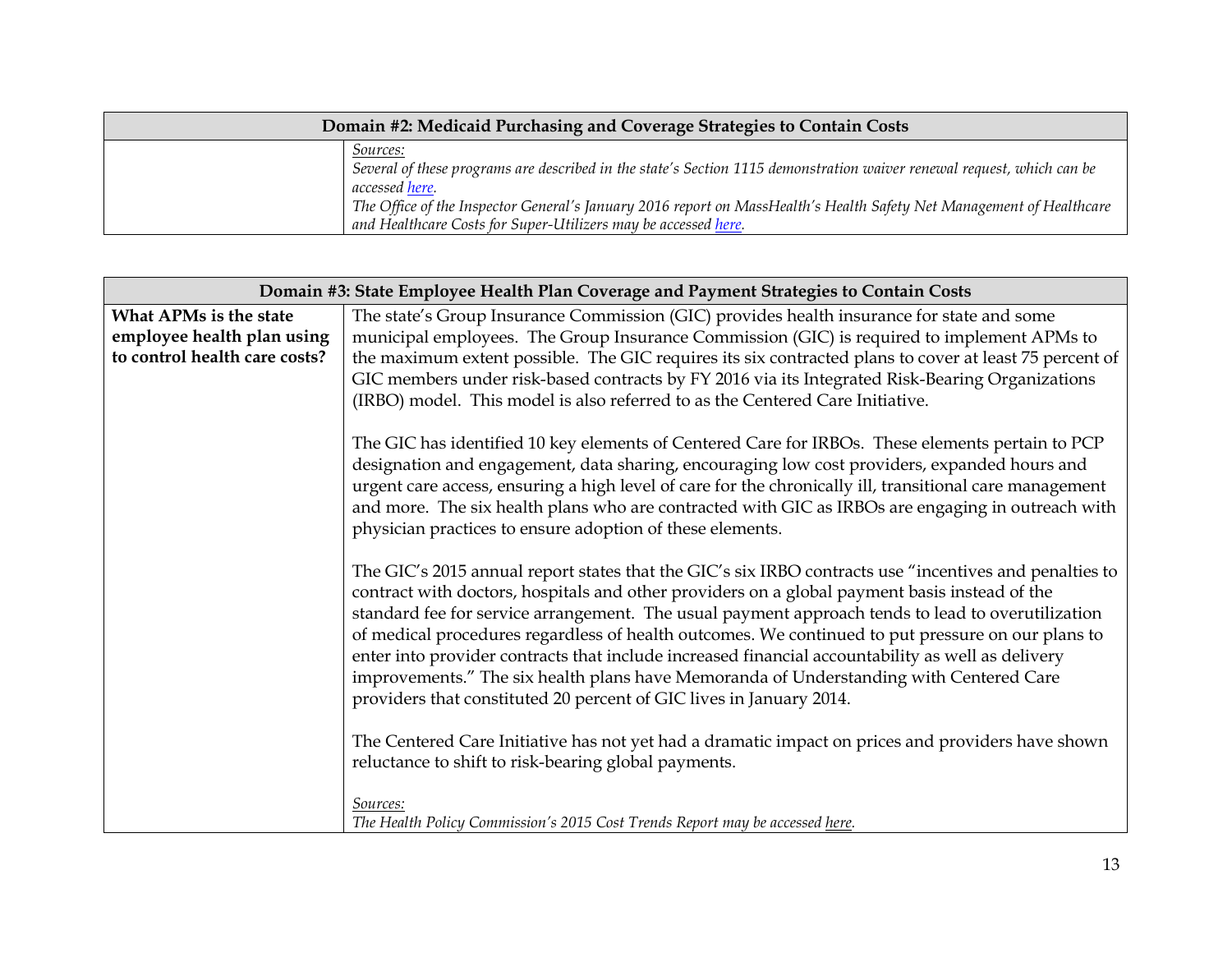| Domain #3: State Employee Health Plan Coverage and Payment Strategies to Contain Costs |                                                                                                    |
|----------------------------------------------------------------------------------------|----------------------------------------------------------------------------------------------------|
|                                                                                        | The GIC's 2015 annual report may be accessed here.                                                 |
| What benefit design is the                                                             | The GIC has had in place for the past 10 years a Clinical Performance Improvement (CPI) initiative |
| state employee health plan                                                             | whereby GIC analyzed physician claims for differences in how physicians perform on nationally-     |
| using to control health care                                                           | recognized measures of quality and efficiency. Members pay the lowest copay for the highest-       |
| costs?                                                                                 | performing doctors across three tiers: Tier 1 (excellent), Tier 2 (good), and Tier 3 (standard).   |
|                                                                                        |                                                                                                    |
|                                                                                        | <i>Source:</i>                                                                                     |
|                                                                                        | The Health Policy Commission's 2015 Cost Trends Report may be accessed here.                       |

| Domain #4: State Actions to Enhance Competition in the Marketplace |                                                                                                                                                                                                                                                                                                                                                                                                                                                                                                                                                                                                                                                                                                                                                                                                                                                                                                                                |
|--------------------------------------------------------------------|--------------------------------------------------------------------------------------------------------------------------------------------------------------------------------------------------------------------------------------------------------------------------------------------------------------------------------------------------------------------------------------------------------------------------------------------------------------------------------------------------------------------------------------------------------------------------------------------------------------------------------------------------------------------------------------------------------------------------------------------------------------------------------------------------------------------------------------------------------------------------------------------------------------------------------|
| Does the state certify or                                          | Yes. In April 2016, HPC published ACO certification standards.                                                                                                                                                                                                                                                                                                                                                                                                                                                                                                                                                                                                                                                                                                                                                                                                                                                                 |
| otherwise regulate                                                 |                                                                                                                                                                                                                                                                                                                                                                                                                                                                                                                                                                                                                                                                                                                                                                                                                                                                                                                                |
| <b>Accountable Care</b>                                            | The HPC's ACO certification criteria include four pre-requisite criterion including certification of a                                                                                                                                                                                                                                                                                                                                                                                                                                                                                                                                                                                                                                                                                                                                                                                                                         |
| Organizations?                                                     | risk-bearing provider organization from DOI and compliance with applicable federal and state laws<br>and guidance (antitrust, appeals). The standards include six criterion related to governance<br>structure, participation in quality-based risk contracts, population health management programs,<br>and cross continuum care reflecting collaboration with providers outside the ACO, including long-<br>term care and behavioral health providers. The standards also include nine required supplemental<br>information questions, including: How does the ACO support patient-centered primary care<br>transformation? To what extent has the ACO established processes and protocols for identifying,<br>counseling, and planning for advanced illness care? How does the ACO encourage its participating<br>providers to make price information available to consumers as required under state law and<br>regulation? |
|                                                                    | The state's demonstration waiver extension request indicates that all MassHealth ACOs must meet<br>the HPC's ACO certification requirements.                                                                                                                                                                                                                                                                                                                                                                                                                                                                                                                                                                                                                                                                                                                                                                                   |
|                                                                    | Source:                                                                                                                                                                                                                                                                                                                                                                                                                                                                                                                                                                                                                                                                                                                                                                                                                                                                                                                        |
|                                                                    | For access to HPC's ACO certification standards, click here.                                                                                                                                                                                                                                                                                                                                                                                                                                                                                                                                                                                                                                                                                                                                                                                                                                                                   |
| Does the state collect data                                        | Yes, HPC tracks the frequency and nature of provider system changes by examining Material                                                                                                                                                                                                                                                                                                                                                                                                                                                                                                                                                                                                                                                                                                                                                                                                                                      |
| regarding the structure of                                         | Change Notices filed by provider organizations. The HPC also conducts thorough review of                                                                                                                                                                                                                                                                                                                                                                                                                                                                                                                                                                                                                                                                                                                                                                                                                                       |
| the state's health care                                            | potential transactions that may have a significant impact on health care costs through its Cost and                                                                                                                                                                                                                                                                                                                                                                                                                                                                                                                                                                                                                                                                                                                                                                                                                            |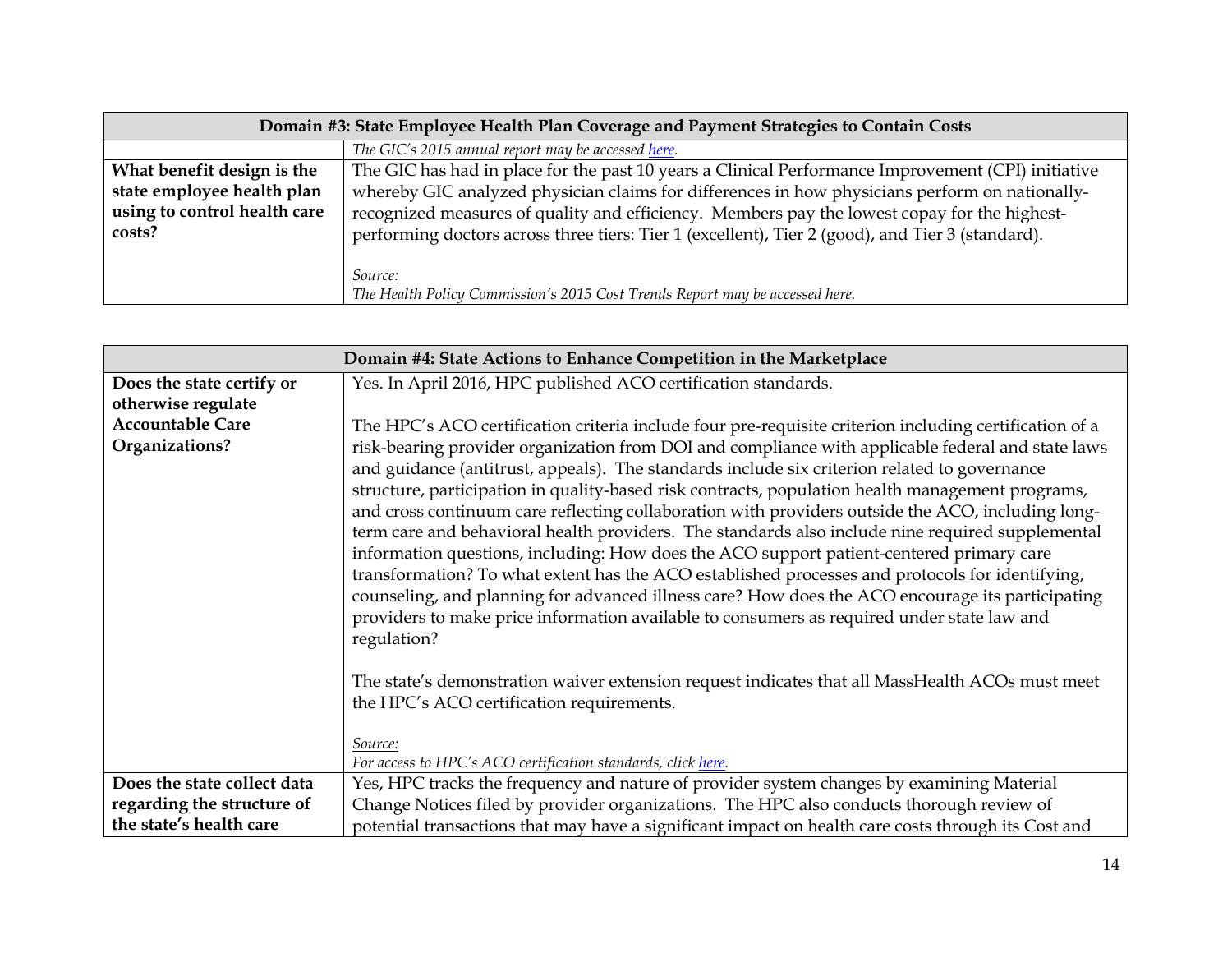| Domain #4: State Actions to Enhance Competition in the Marketplace |                                                                                                           |
|--------------------------------------------------------------------|-----------------------------------------------------------------------------------------------------------|
| market, such as ACO                                                | Market Impact Reviews. Both these processes are described in greater detail in Domain #4.                 |
| information on number of                                           |                                                                                                           |
| participating physicians?                                          | In addition, the HPC undertakes an exhaustive annual review of the market in its Cost Trends              |
|                                                                    | Report, which examines not only trends in spending and care delivery, but also trends in the              |
|                                                                    | provider markets, opportunities to increase quality and efficiency, and progress toward aligning          |
|                                                                    | incentives.                                                                                               |
| Does the state use the                                             | Yes. Massachusetts has pursued transparency as a means to push the market toward cost                     |
| collected data to produce                                          | containment. The HPC and CHIA both report on a wide variety of data as described in Domain #1.            |
| reports to encourage                                               | The state's two banner reports are 1) CHIA's Annual Report on the Performance of the                      |
| marketplace competition,                                           | Massachusetts Health Care System, which includes calculations of the state's Total Health Care            |
| such as hospital quality and                                       | Expenditure, a measure of statewide health care spending; and 2) the HPC's Cost Trends Report,            |
| cost report cards, cost                                            | which provides extensive information on health care expenditures as well as market place variations.      |
| impact reports?                                                    | These reports are intended for an audience of legislators, policymakers, payers and providers - less      |
|                                                                    | so consumers.                                                                                             |
| Does the state promote or                                          | Yes. The HPC is required to monitor the Massachusetts health care system by requiring health care         |
| set limits on consolidation                                        | providers and provider organizations to notify the HPC before making material changes to their            |
| of health care providers of                                        | operations or governance structure. Material changes are defined as proposed changes involving a          |
| similar services?                                                  | provider or provider organization that involve a merger, affiliation or acquisition of or by a carrier,   |
|                                                                    | hospital or hospital system, provider or provider organization.                                           |
|                                                                    |                                                                                                           |
|                                                                    | If the HPC determines that the change might impact health care costs, quality, access or market           |
|                                                                    | competitiveness, the HPC can then conduct a Cost and Market Impact Review (CMIR). A CMIR is a             |
|                                                                    | public report of the HPC's findings; a transaction cannot occur until the report is made public. These    |
|                                                                    | reports also inform the Attorney General, who can then take action to block the proposed market           |
|                                                                    | change.                                                                                                   |
|                                                                    |                                                                                                           |
|                                                                    | Source:                                                                                                   |
|                                                                    | For more information regarding health care market oversight in Massachusetts, click here.                 |
| Does the state promote or<br>set limits on vertical                | Yes. The limits that the state places on consolidation of providers, carriers, and hospitals, also places |
| integration of health care                                         | limits on the clinical affiliation between two or more providers or provider organizations that each      |
| providers of different                                             | had annual Net Patient Service Revenue of \$25 million or more in the prior year.                         |
| services?                                                          |                                                                                                           |
|                                                                    |                                                                                                           |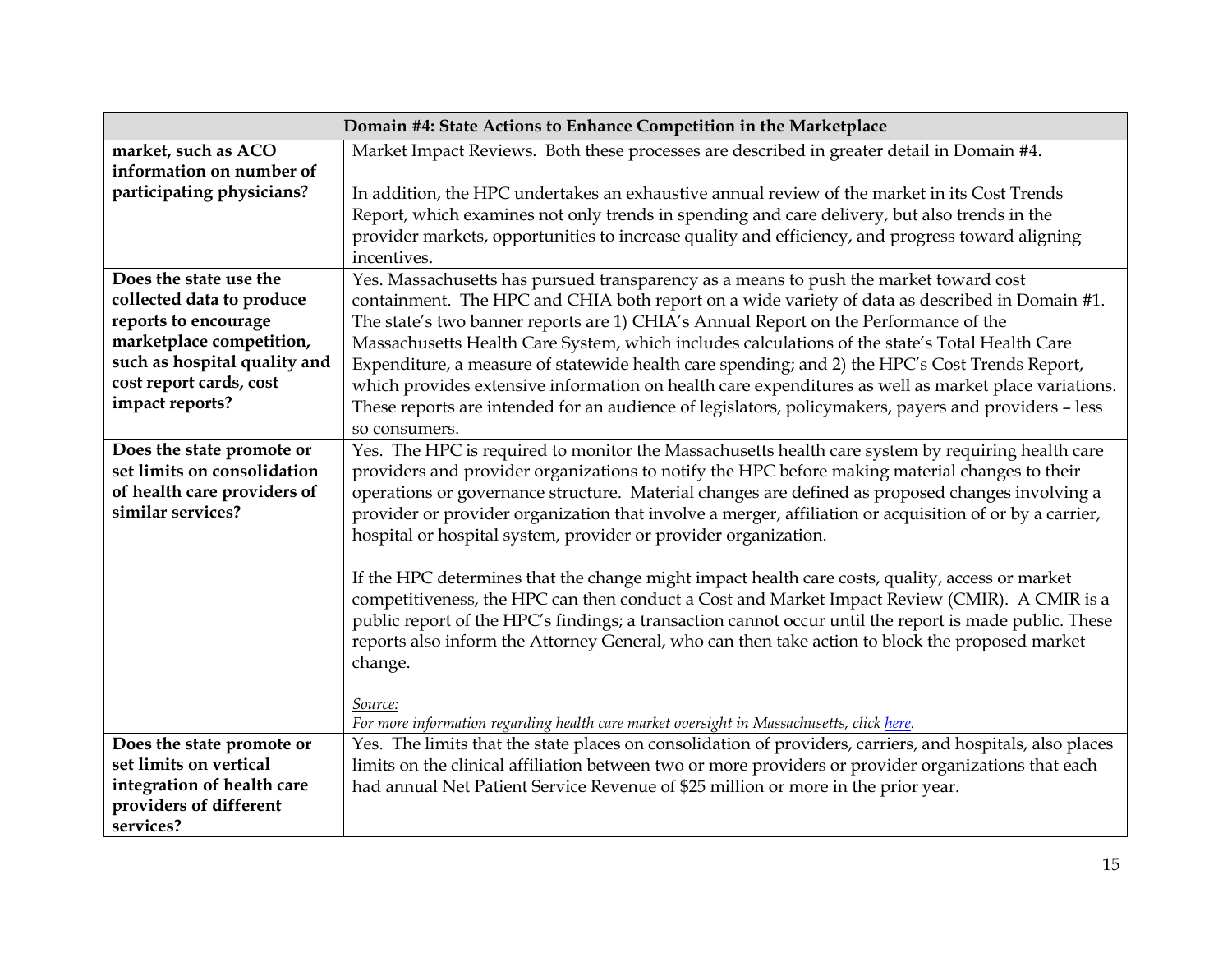|                                                                                                                                                               | Domain #4: State Actions to Enhance Competition in the Marketplace                                                                                                                                                                                                                                                                                                                                                                                                                                                                                                                                                                                                                                                                                                                                                                                                                                                                                                                                                                                               |  |
|---------------------------------------------------------------------------------------------------------------------------------------------------------------|------------------------------------------------------------------------------------------------------------------------------------------------------------------------------------------------------------------------------------------------------------------------------------------------------------------------------------------------------------------------------------------------------------------------------------------------------------------------------------------------------------------------------------------------------------------------------------------------------------------------------------------------------------------------------------------------------------------------------------------------------------------------------------------------------------------------------------------------------------------------------------------------------------------------------------------------------------------------------------------------------------------------------------------------------------------|--|
| Does the state promote or<br>limit other types of<br>affiliations among health<br>care providers that impact<br>referral and utilization<br>practices?        | No, not specifically, although the HPC's market oversight via its Material Change Notice and Cost<br>and Market Impact Review would appear to encompass provider changes that might impact referral<br>or utilization practices that drive up costs.                                                                                                                                                                                                                                                                                                                                                                                                                                                                                                                                                                                                                                                                                                                                                                                                             |  |
| What strategies, if any, has<br>the state's insurance<br>department taken to ease<br>insurer entry into the<br>marketplace to enhance<br>insurer competition? | No evidence of such strategies found.                                                                                                                                                                                                                                                                                                                                                                                                                                                                                                                                                                                                                                                                                                                                                                                                                                                                                                                                                                                                                            |  |
| Does the state have<br>consumer protection<br>regulations that promote<br>cost containment?                                                                   | Yes, the state's Office of Patient Protection (OPP) housed within the HPC regulates and administers<br>health insurance consumer protections, including:<br>An internal review process for consumers to appeal denials of coverage;<br>$\bullet$<br>An enrollment waiver process;<br>$\bullet$<br>Publishing information on health plans; and<br>$\bullet$<br>Providing information to consumers about their rights.<br>In addition, the Attorney General's Office is actively engaged on this issue, and reports on a regular<br>basis on the impact of cost trends and cost drivers, as discussed previously. The Attorney General's<br>authority to act upon the HPC's Cost and Market Impact Reviews (described in greater detail in<br>Domain #5) is in itself intended as a consumer protection action.<br>It is important to note that the state's recently approved Medicaid 1115 waiver includes provision for<br>an Ombudsman for members in ACO and MCO products.<br>Source:<br>To view the Office of Patient Protection's Annual Report, click here. |  |

|                             | Domain #5: State Regulatory Actions to Contain Health Care Costs |
|-----------------------------|------------------------------------------------------------------|
| Does the state directly (vs | - Not currently.                                                 |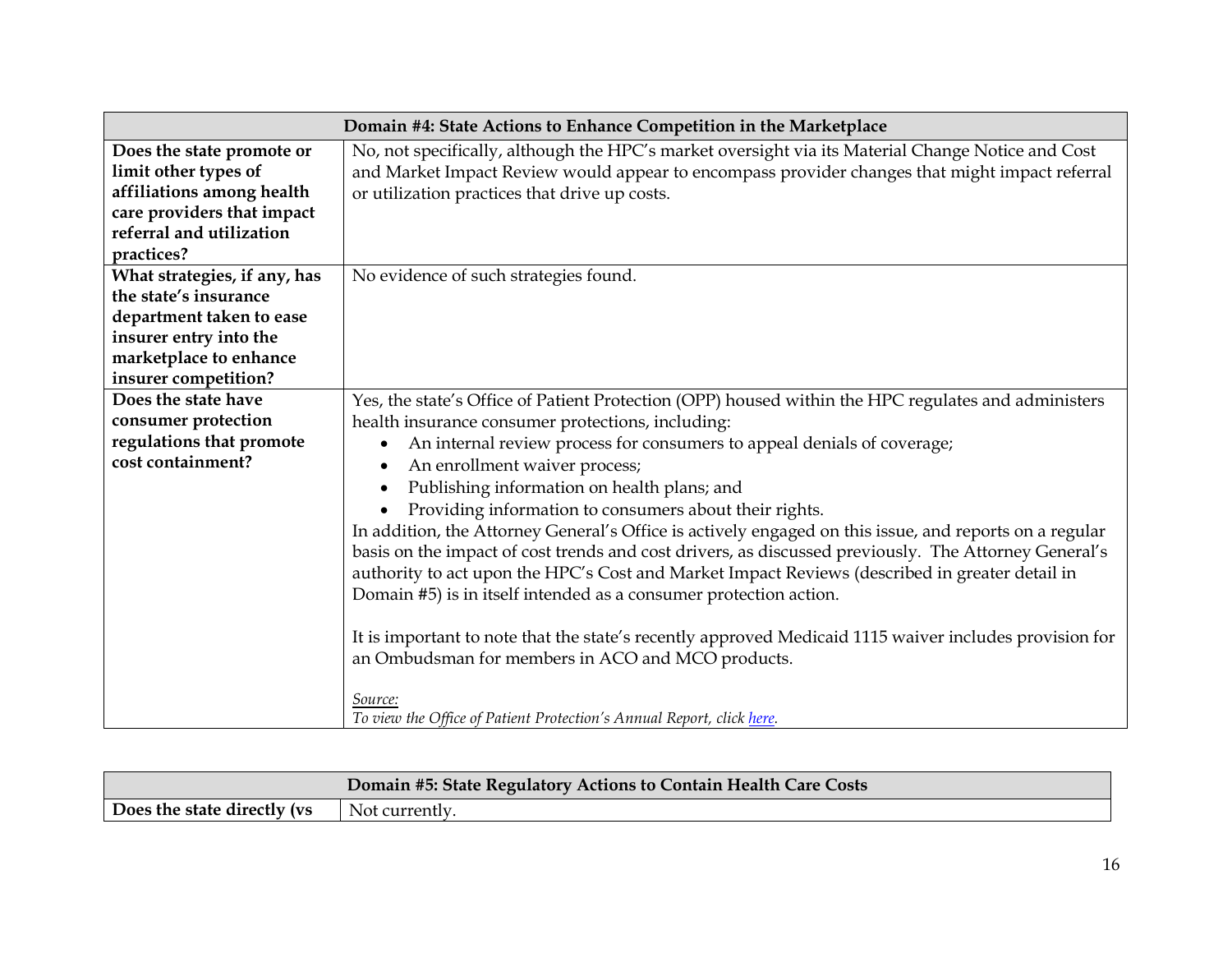|                                                                                                                                                         | Domain #5: State Regulatory Actions to Contain Health Care Costs                                                                                                                                                                                                                                                                                                                                                                                                                                                                                                                                                                                                                                                                                                                                                                                                                                                                                                                                                                                                                                                                                                                                                                                                                                                                                                                                                                               |
|---------------------------------------------------------------------------------------------------------------------------------------------------------|------------------------------------------------------------------------------------------------------------------------------------------------------------------------------------------------------------------------------------------------------------------------------------------------------------------------------------------------------------------------------------------------------------------------------------------------------------------------------------------------------------------------------------------------------------------------------------------------------------------------------------------------------------------------------------------------------------------------------------------------------------------------------------------------------------------------------------------------------------------------------------------------------------------------------------------------------------------------------------------------------------------------------------------------------------------------------------------------------------------------------------------------------------------------------------------------------------------------------------------------------------------------------------------------------------------------------------------------------------------------------------------------------------------------------------------------|
| indirectly through setting<br>or approving insurer rates)<br>limit price increases by<br>providers?                                                     |                                                                                                                                                                                                                                                                                                                                                                                                                                                                                                                                                                                                                                                                                                                                                                                                                                                                                                                                                                                                                                                                                                                                                                                                                                                                                                                                                                                                                                                |
| Has the state mandated<br>payment and delivery<br>system reform?                                                                                        | Yes, as described in Domain #2, the legislature enacted a 2012 law that requires the state employee<br>health program and Medicaid to implement alternative payment models "to the extent possible."<br>While the HPC has no regulatory authority to mandate the use of APMs by commercial payers, it<br>promotes the use of APMs by convening payers on quality measurement alignment (in conjunction<br>with Medicaid).                                                                                                                                                                                                                                                                                                                                                                                                                                                                                                                                                                                                                                                                                                                                                                                                                                                                                                                                                                                                                      |
| Does the state have a<br>Determination or<br><b>Certificate of Need program</b><br>or other programs to limit<br>introduction of high cost<br>services? | Yes. Massachusetts' Determination of Need (DoN) program, housed within the Department of<br>Health and Human Services, oversees the availability and accessibility of health care services. The<br>Department of Health and Human Services receives applications from health care facilities that are<br>planning substantial capital expenditures or service changes. The DoN program evaluates<br>applications and makes recommendations to the Public Health Council for approval or denial.<br>In addition, the HPC required to conduct Cost and Market Impact Reviews. As described earlier<br>providers and provider organization are required to provide 60 days' Material Change Notice to<br>HPC of any material changes to their governance and operations (e.g. resulting from mergers and<br>acquisitions). If the HPC determines that proposed changes might impact the state's cost growth<br>benchmark, then the HPC has authority to conduct a Cost and Market Impact Review. HPC also<br>has authority to conduct such a review on any organization identified by CHIA as having an<br>impact on the annual cost trend. The HPC may also refer an organization to the AG for<br>investigation, based on pre-established criteria. The AG then has authority to take action in the<br>interest of protecting consumers.<br>Sources:<br>For more information about the Massachusetts Determination of Need program, click here. |
| Are there any requirements<br>of commercial payers to<br>provide comparative cost<br>and quality data regarding                                         | For more information about the HPC's Material Change Notices and Market Impact Reviews, click here.<br>Yes. In 2013 health plans were required to provide information on prices and total out of pocket<br>costs for certain services via a toll-free number and website.                                                                                                                                                                                                                                                                                                                                                                                                                                                                                                                                                                                                                                                                                                                                                                                                                                                                                                                                                                                                                                                                                                                                                                      |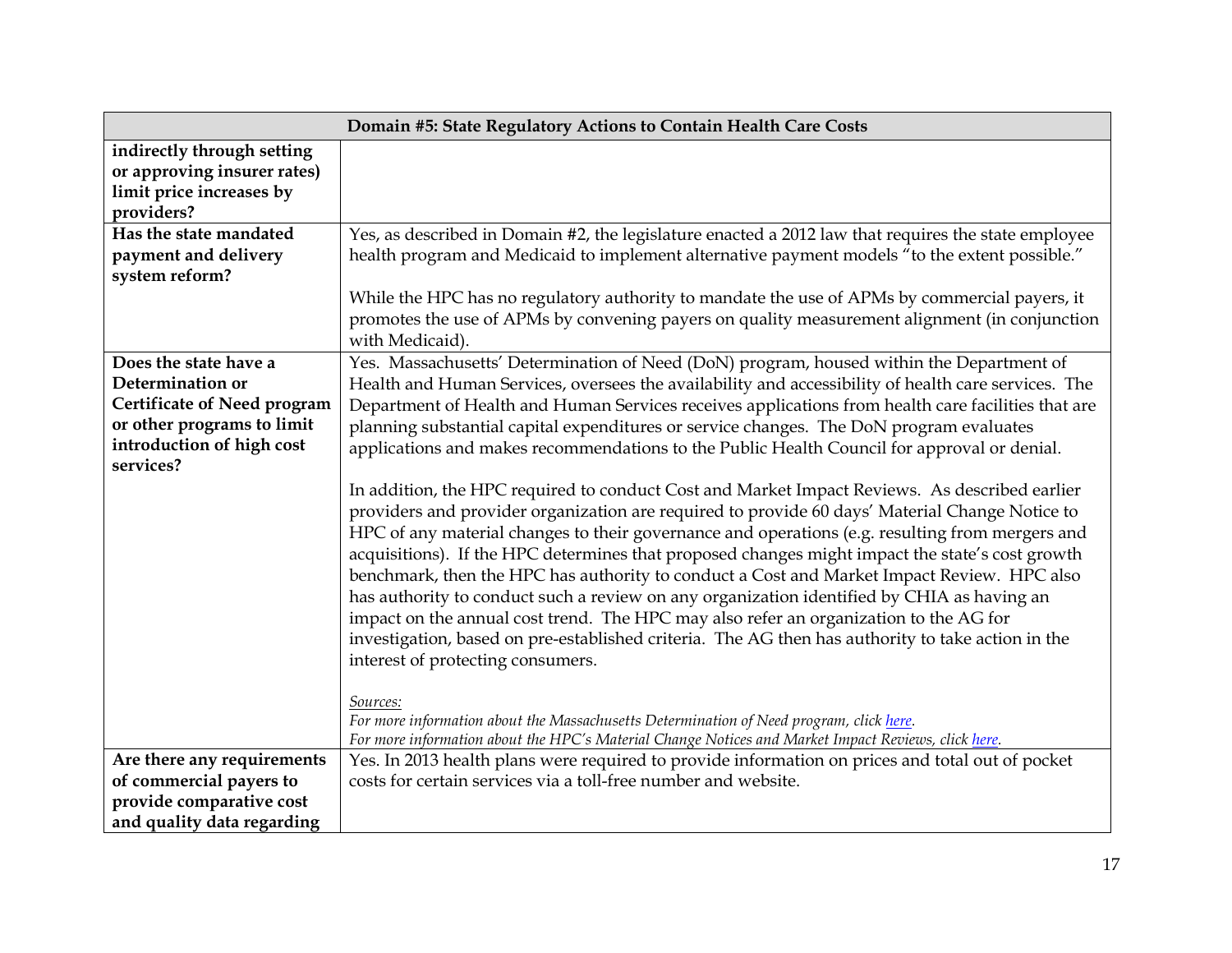| Domain #5: State Regulatory Actions to Contain Health Care Costs |                                                                                                                  |
|------------------------------------------------------------------|------------------------------------------------------------------------------------------------------------------|
| contracted providers?                                            |                                                                                                                  |
| Is the state insurance                                           | No, the insurance department is not directly implementing strategies to limit provider cost                      |
| department implementing                                          | increases; however, it has established a process for certifying providers that are engaging in shared-           |
| any strategies to limit                                          | risk contracts as risk-bearing provider organizations (RBPOs).                                                   |
| provider cost increases?                                         |                                                                                                                  |
|                                                                  | For more information about the Division of Insurance's Risk Bearing Provider Organization Certification process, |
|                                                                  | click here.                                                                                                      |

| Domain #6: Payment Reform and Delivery System Reform |                                                                                                      |
|------------------------------------------------------|------------------------------------------------------------------------------------------------------|
| What entities are driving                            | The legislature has been very influential in shaping health care policy by passing laws that create  |
| payment and delivery                                 | policy and by creating an infrastructure to monitor the health care system. The legislature has also |
| system reform in the state?                          | been active in tasking various state agencies in studying health care problems, and then acting on   |
|                                                      | those findings. In addition, several Governors have made health care reform a priority and each one  |
|                                                      | has helped advance health reform in the state. The current Governor is a former Secretary of the     |
|                                                      | agency that oversees health and human services in the state.                                         |
|                                                      |                                                                                                      |
|                                                      | With passage of Chapter 224 of the Acts of 2012, "An Act Improving the Quality of Health Care and    |
|                                                      | Reducing Costs Through Increased Transparency, Efficiency and Innovation" the state legislature      |
|                                                      | both established HPC and CHIA, and expanded the responsibilities of the Office of the Attorney       |
|                                                      | General respective to health care transparency.                                                      |
|                                                      |                                                                                                      |
|                                                      | The MassHealth restructuring envisioned by the state's 1115 waiver was led by the Baker-Polito       |
|                                                      | administration, and resulted from a yearlong stakeholder engagement effort. MassHealth will be       |
|                                                      | initiating a Delivery System Implementation Advisory Council in early 2017, representing diverse     |
|                                                      | stakeholders.                                                                                        |
| What support has the state                           | CMS awarded Massachusetts a SIM grant of more than \$44 million to advance the Commonwealth's        |
| received to promote                                  | nation-leading health care cost containment efforts. In November 2016, Massachusetts also received   |
| payment and delivery                                 | \$1.8 billion Delivery System Reform Incentive Program (DSRIP) to support the move to ACOs, invest   |
| system reform?                                       | in Community Partners for behavioral health and long-term services and supports, and allows for      |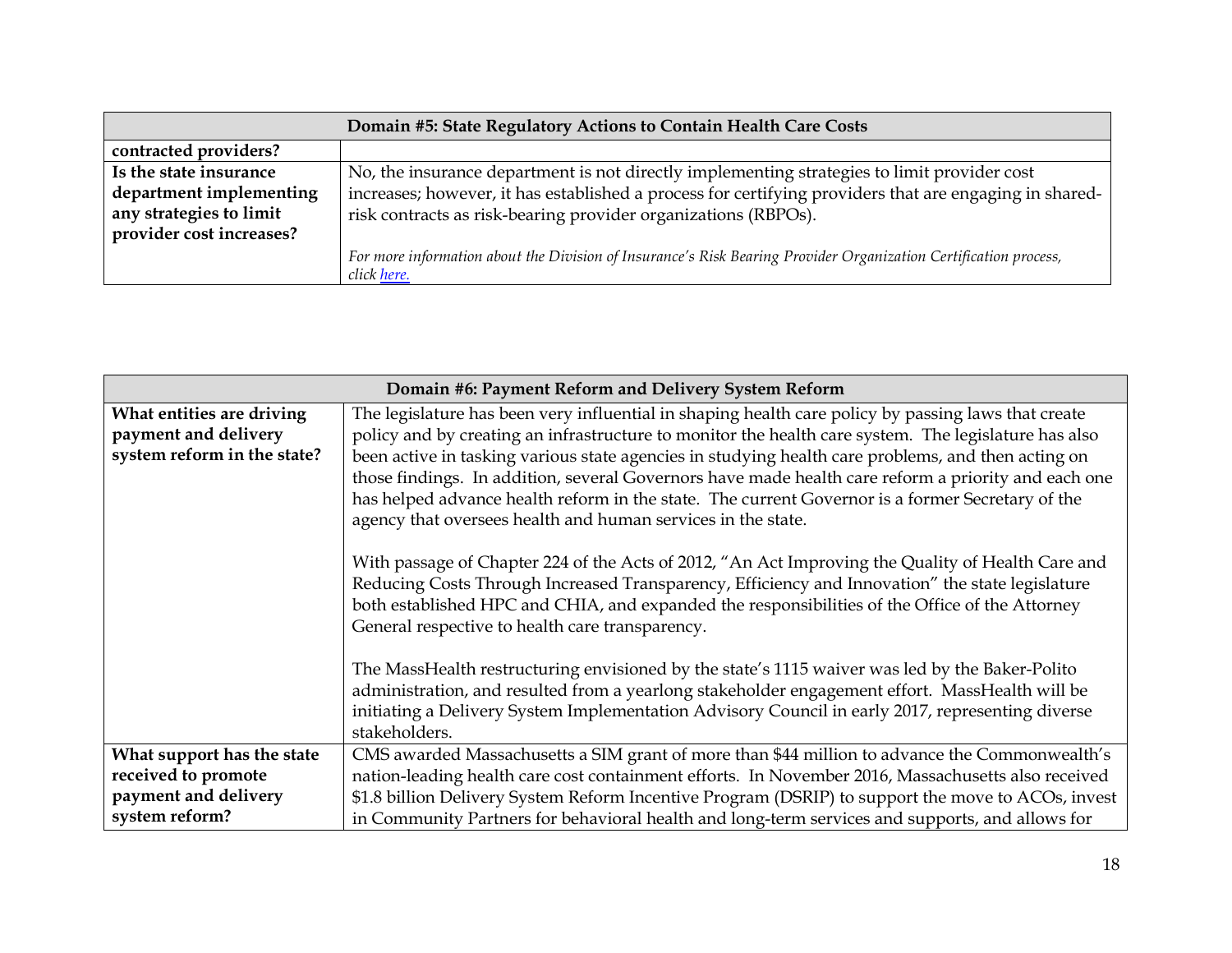| innovative ways of addressing the social determinants of health. Through its 1115 waiver, the state<br>also received \$6 billion of additional safety-net care payments over 5 years to hospitals and the<br>health safety net for the uninsured and underinsured, and for subsidies to assist consumers in<br>obtaining coverage on the exchange. |
|----------------------------------------------------------------------------------------------------------------------------------------------------------------------------------------------------------------------------------------------------------------------------------------------------------------------------------------------------|
| <i>Sources:</i><br>To access a summary of the Massachusetts Section 1115 demonstration waiver program, click here.<br>For more information about the Massachusetts SIM grant, click here.                                                                                                                                                          |

| Domain #7: Environmental Context for the Cost Containment Strategies |                                                                                                                                                       |  |  |
|----------------------------------------------------------------------|-------------------------------------------------------------------------------------------------------------------------------------------------------|--|--|
| Does the state's culture                                             | Yes. Massachusetts is one of the most advanced states in the country in terms of health care coverage                                                 |  |  |
| promote cost reform?                                                 | and spending growth reforms. The state's culture is such that it passed landmark health coverage                                                      |  |  |
|                                                                      | reform laws in 2008 and 2010, which established the state's initial efforts at data transparency and                                                  |  |  |
|                                                                      | cost trend reporting. Further legislation, Chapter 224, expanded on many of these provisions by                                                       |  |  |
|                                                                      | seeking aggressively to contain health care premium cost growth in the commercial health insurance                                                    |  |  |
|                                                                      | market, and encourage the adoption of APMs by both public and private payers, with specific targets<br>for such adoption within the Medicaid program. |  |  |
|                                                                      |                                                                                                                                                       |  |  |
|                                                                      | Source:                                                                                                                                               |  |  |
|                                                                      | A summary of Chapter 224, prepared by the Blue Cross of Massachusetts Foundation, may be found here.                                                  |  |  |
| What are/were the                                                    | The state legislature, the Executive Branch, CHIA, the HPC and the Office of the Attorney General all                                                 |  |  |
| governmental facilitators?                                           | play central and collaborative roles in the state's cost containment and transparency initiatives.                                                    |  |  |
|                                                                      |                                                                                                                                                       |  |  |
| Are there any key insurers                                           | Yes, BCBSMA has driven cost containment strategies by introducing innovative payment models. In                                                       |  |  |
| that are driving cost                                                | 2009 BCBSMA's Alternative Quality Contract, an innovative global payment model, was                                                                   |  |  |
| containment strategies?                                              | implemented as a pilot program. In January 2016, BCBSMA introduced global payment into one-                                                           |  |  |
|                                                                      | third of its in-state PPO membership.                                                                                                                 |  |  |
|                                                                      |                                                                                                                                                       |  |  |
|                                                                      | Source:                                                                                                                                               |  |  |
| Do health plans promote                                              | To read more about BCBSMA's Alternative Quality Contract, click here.<br>Yes, many do.                                                                |  |  |
|                                                                      |                                                                                                                                                       |  |  |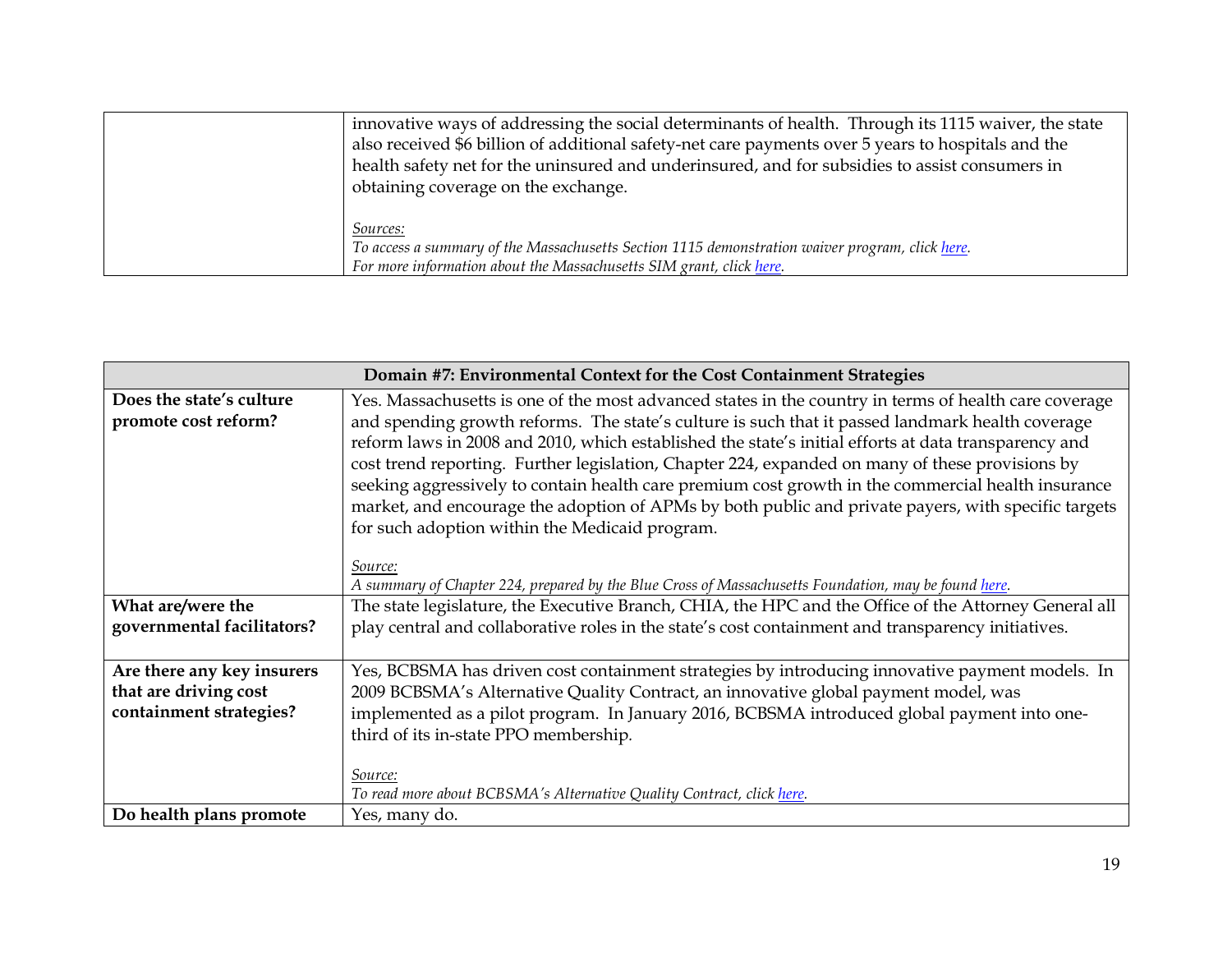| Domain #7: Environmental Context for the Cost Containment Strategies |                                                                                                                           |  |
|----------------------------------------------------------------------|---------------------------------------------------------------------------------------------------------------------------|--|
| use of high-quality, low cost                                        |                                                                                                                           |  |
| providers in their plan                                              |                                                                                                                           |  |
| designs?                                                             |                                                                                                                           |  |
| Have health plans                                                    | Yes. As of 2014, approximately 37% of plan members across all public and private payers were                              |  |
| implemented alternative                                              | covered by alternative payments models.                                                                                   |  |
| payment models with                                                  |                                                                                                                           |  |
| providers?                                                           | Source:                                                                                                                   |  |
|                                                                      | The Health Policy Commission's 2015 Cost Trends Report may be accessed here.                                              |  |
| How have health plans                                                | It varies by health plan, but many are supporting providers in their transition to alternative payment                    |  |
| promoted delivery system                                             | models with support in population health management, engagement in data, and funding for                                  |  |
| transformation?                                                      | discreet transformation efforts.                                                                                          |  |
| Are there any multi-                                                 | Yes. Massachusetts Health Quality Partners (MHQP) is a non-profit coalition of physicians, health                         |  |
| stakeholder coalitions                                               | plans, purchasers, patients, academics and government agencies. MHQP has an established track                             |  |
| facilitating cost                                                    | record as the trusted leader in Massachusetts for objective, independent health care quality                              |  |
| containment strategies?                                              | measurement and reporting.                                                                                                |  |
|                                                                      |                                                                                                                           |  |
|                                                                      | Source:                                                                                                                   |  |
|                                                                      | To learn more about MHQP, click here.                                                                                     |  |
| Is there a strong employer<br>purchaser coalition in the             | No.                                                                                                                       |  |
| market facilitating cost                                             |                                                                                                                           |  |
| containment strategies?                                              |                                                                                                                           |  |
| Are there any individual                                             | No.                                                                                                                       |  |
| employers that are driving                                           |                                                                                                                           |  |
| cost control discussions and                                         | Source:                                                                                                                   |  |
| actions within the state?                                            | Click here to access a report prepared by the BCBS Foundation examines the role and history of involvement by the state's |  |
|                                                                      | business community.                                                                                                       |  |
| Does the state have a                                                | Yes. Massachusetts has two such agencies: the Health Policy Commission (HPC) and the Center for                           |  |
| centralized agency or                                                | Health Information Analysis (CHIA).                                                                                       |  |
| designated work group                                                |                                                                                                                           |  |
| responsible for                                                      |                                                                                                                           |  |
| overseeing/driving health                                            |                                                                                                                           |  |
| care cost strategies?                                                |                                                                                                                           |  |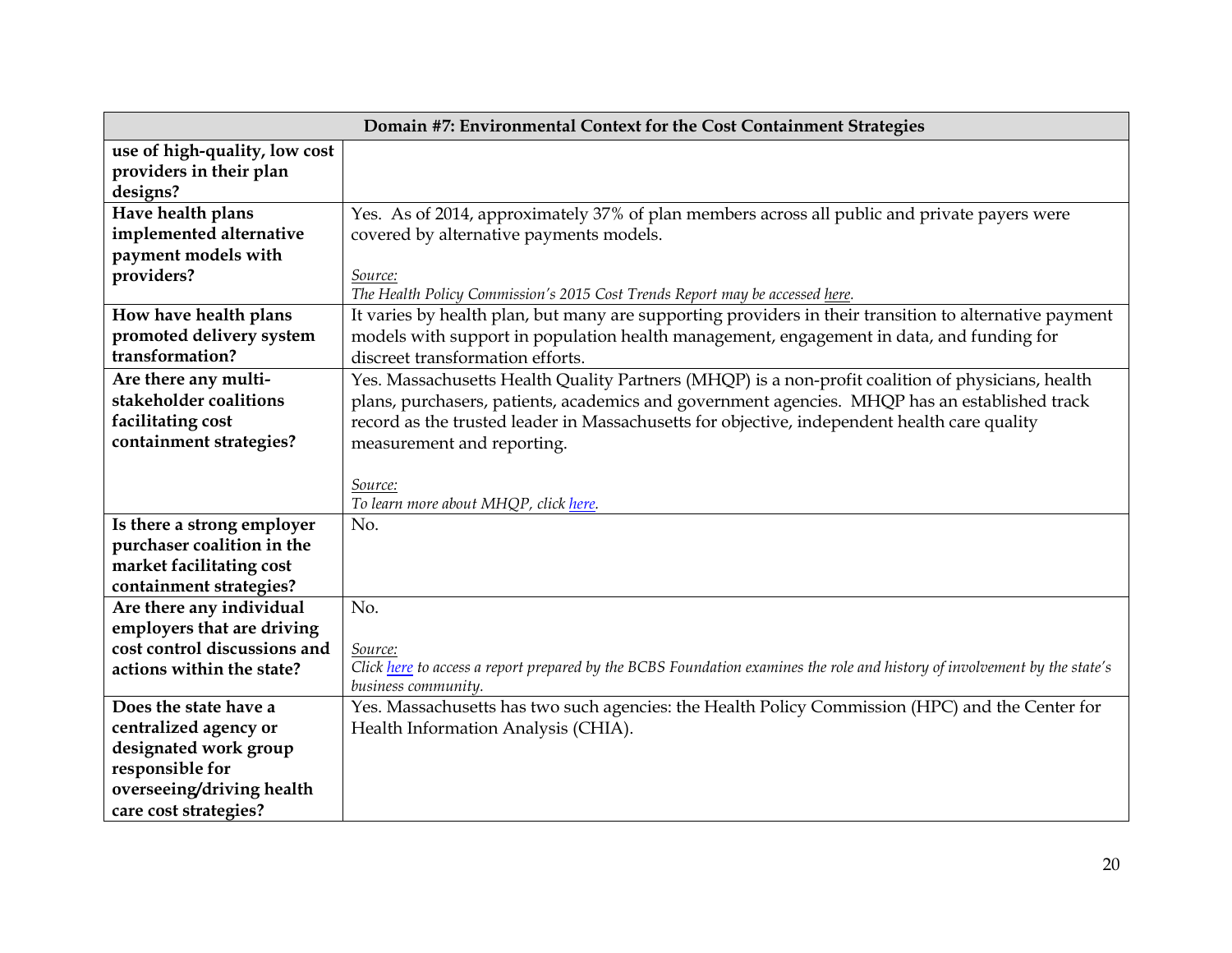| Domain #7: Environmental Context for the Cost Containment Strategies                                                 |                                                                                                                                                                                                                                                                                                                                                                                                                                                                                                                                                                                                                                                                                                                                                                                                                                                                                                                                                                                                                                                                                                                                                                                                                                                                                                                                                                                                                                                                                                                                                                                                                                                                                                                                                                                                                                                                                                                                               |  |  |
|----------------------------------------------------------------------------------------------------------------------|-----------------------------------------------------------------------------------------------------------------------------------------------------------------------------------------------------------------------------------------------------------------------------------------------------------------------------------------------------------------------------------------------------------------------------------------------------------------------------------------------------------------------------------------------------------------------------------------------------------------------------------------------------------------------------------------------------------------------------------------------------------------------------------------------------------------------------------------------------------------------------------------------------------------------------------------------------------------------------------------------------------------------------------------------------------------------------------------------------------------------------------------------------------------------------------------------------------------------------------------------------------------------------------------------------------------------------------------------------------------------------------------------------------------------------------------------------------------------------------------------------------------------------------------------------------------------------------------------------------------------------------------------------------------------------------------------------------------------------------------------------------------------------------------------------------------------------------------------------------------------------------------------------------------------------------------------|--|--|
| Has the state or any of its<br>executive branch agencies<br>adopted a formal cost<br>control strategy or<br>roadmap? | Yes. Chapter 224 of the Acts of 2012, "An Act Improving the Quality of Health Care and Reducing<br>Costs Through Increased Transparency, Efficiency and Innovation" was signed into law in August<br>2012. This legislation set forth a plan to control the state's health care cost growth through a variety<br>of approaches, including the creation of new commissions and agencies to monitor cost growth,<br>adoption of APMs, increased price transparency and other efforts. Chapter 224 set forth the<br>following actions.<br>Chapter 224 established both HPC and CHIA, whose responsibilities are described<br>$\bullet$<br>immediately above.<br>Expanded the responsibilities of the Attorney General's office to include tracking trends in the<br>market, and authority to collect health care data, and participate in the annual health care cost<br>trends hearing.<br>Adoption of APMs, including targets for MassHealth member enrollment in alternative<br>payment contracts. In addition, the law specified that MassHealth, the GIC and the Connector<br>give priority to ACOs.<br>Established that every provider organization that enters into an alternative payment contract<br>$\bullet$<br>involving downside risk must apply for a risk certificate through the Division of Insurance.<br>Established registration process for provider organization to be ACO certified, overseen by<br>$\bullet$<br>HPC, and to include identification of "model ACOs" that demonstrate best practices.<br>Chapter 224 also established a variety of efforts aimed at improved consumer data transparency (e.g.,<br>cost sharing toll free number and website), establishment of a Prevention and Wellness Trust Fund<br>based on a one-time health plan and hospital assessment, a wellness program tax credit for smaller<br>businesses, and created new funds for investing in primary care workforce capacity.<br>Source: |  |  |
| Does the state have any                                                                                              | A summary of Chapter 224, prepared by the Blue Cross of Massachusetts Foundation, may be found here.<br>Yes. Chapter 224 established the Community Hospital Acceleration, Revitalization and                                                                                                                                                                                                                                                                                                                                                                                                                                                                                                                                                                                                                                                                                                                                                                                                                                                                                                                                                                                                                                                                                                                                                                                                                                                                                                                                                                                                                                                                                                                                                                                                                                                                                                                                                  |  |  |
| funding mechanism to                                                                                                 | Transformation (CHART) Investment program, a grant program for Massachusetts community                                                                                                                                                                                                                                                                                                                                                                                                                                                                                                                                                                                                                                                                                                                                                                                                                                                                                                                                                                                                                                                                                                                                                                                                                                                                                                                                                                                                                                                                                                                                                                                                                                                                                                                                                                                                                                                        |  |  |
| support cost containment                                                                                             | hospitals aimed at enhancing their delivery of efficient, effective care. Chapter 224 established                                                                                                                                                                                                                                                                                                                                                                                                                                                                                                                                                                                                                                                                                                                                                                                                                                                                                                                                                                                                                                                                                                                                                                                                                                                                                                                                                                                                                                                                                                                                                                                                                                                                                                                                                                                                                                             |  |  |
| initiatives by unaffiliated                                                                                          | eligibility for hospitals that may receive CHART funding, which is administered by the HPC. The                                                                                                                                                                                                                                                                                                                                                                                                                                                                                                                                                                                                                                                                                                                                                                                                                                                                                                                                                                                                                                                                                                                                                                                                                                                                                                                                                                                                                                                                                                                                                                                                                                                                                                                                                                                                                                               |  |  |
| providers such as                                                                                                    | program aims to promote care coordination, delivery transformation, as well as to advance electronic                                                                                                                                                                                                                                                                                                                                                                                                                                                                                                                                                                                                                                                                                                                                                                                                                                                                                                                                                                                                                                                                                                                                                                                                                                                                                                                                                                                                                                                                                                                                                                                                                                                                                                                                                                                                                                          |  |  |
| independent primary care                                                                                             | health records adoption and increase the implementation of APMs and ACOs. Under the CHART                                                                                                                                                                                                                                                                                                                                                                                                                                                                                                                                                                                                                                                                                                                                                                                                                                                                                                                                                                                                                                                                                                                                                                                                                                                                                                                                                                                                                                                                                                                                                                                                                                                                                                                                                                                                                                                     |  |  |
| practices, small community<br>hospitals or safety-net                                                                | program, HPC will invest \$120 million over three years. Thirty acute care hospitals across the state                                                                                                                                                                                                                                                                                                                                                                                                                                                                                                                                                                                                                                                                                                                                                                                                                                                                                                                                                                                                                                                                                                                                                                                                                                                                                                                                                                                                                                                                                                                                                                                                                                                                                                                                                                                                                                         |  |  |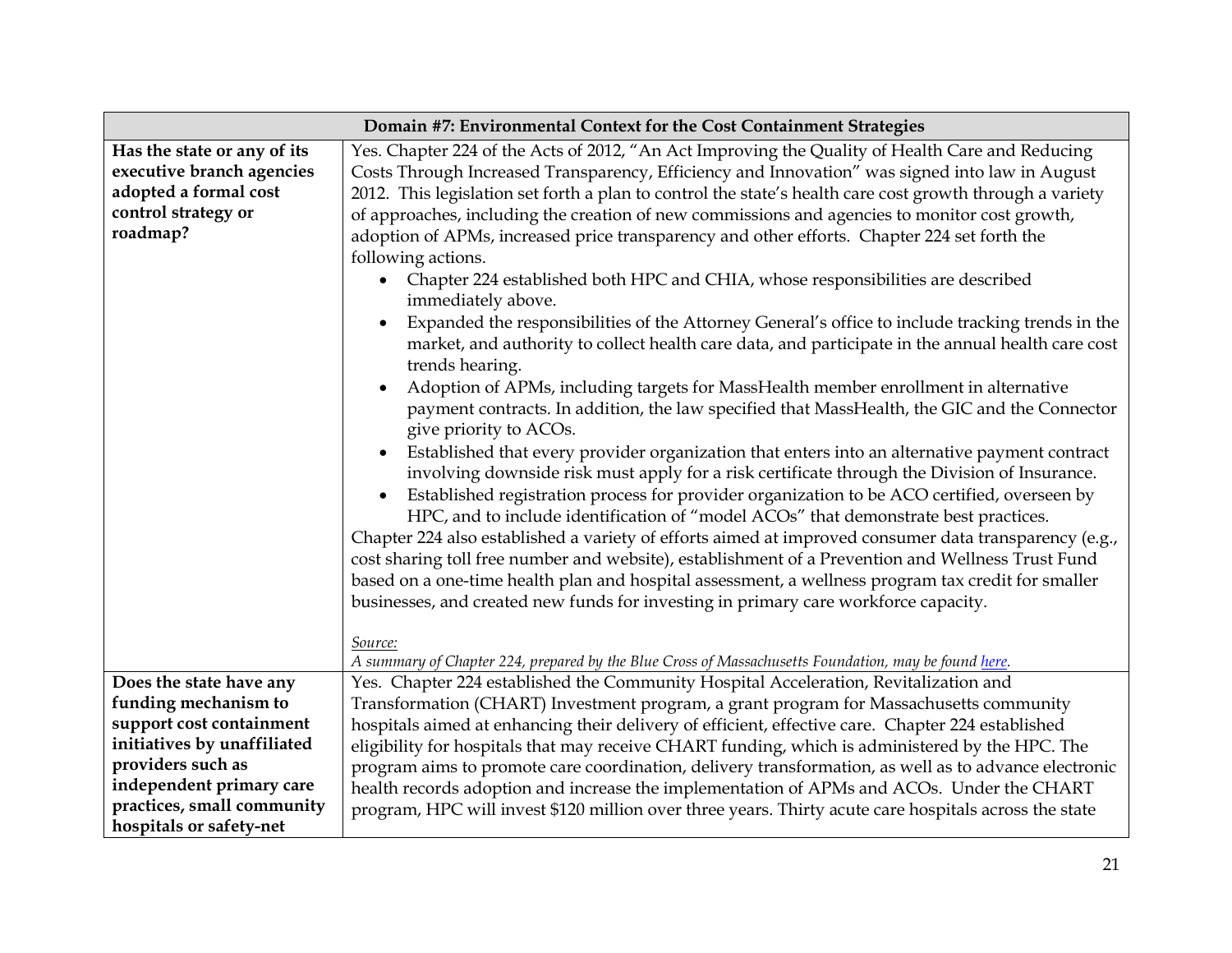| Domain #7: Environmental Context for the Cost Containment Strategies                  |                                                                                                                                                                                                                                                                                          |  |
|---------------------------------------------------------------------------------------|------------------------------------------------------------------------------------------------------------------------------------------------------------------------------------------------------------------------------------------------------------------------------------------|--|
| hospitals?                                                                            | are eligible for CHART funding, of which 28 received Phase 1 funding. Additional grant awards<br>were made under a Phase 2 round of funding.                                                                                                                                             |  |
|                                                                                       | In addition, the state recently received a \$1.8 billion 5 year DSRIP program to support Medicaid<br>providers.                                                                                                                                                                          |  |
|                                                                                       | Source:<br>To read more about the Massachusetts CHART program, click here.                                                                                                                                                                                                               |  |
| Does the state have any<br>resources and program                                      | Yes. The HPC's Targeted Cost Challenge Investments aim to support innovative delivery and<br>payment models that have potential for meaningful future impact on the Health Care Cost Growth                                                                                              |  |
| initiatives to assist health<br>care providers to increase<br>quality and efficiency? | Benchmark. The goal of this investment fund is to support eligible applicants who propose initiatives<br>with show promise for reducing the cost of care. The HPC awarded an initial round of grants of up to<br>\$750,000 per proposal, for a total funding opportunity of \$7,000.000. |  |
|                                                                                       | Source:<br>To learn more about the HPC's Targeted Cost Challenge Investments program, click here.                                                                                                                                                                                        |  |

| What has been the effectiveness of state strategies on cost control according to formal evaluation activity, including independent<br>party evaluations and self-reported studies? |                                                                |                                                                         |
|------------------------------------------------------------------------------------------------------------------------------------------------------------------------------------|----------------------------------------------------------------|-------------------------------------------------------------------------|
| <b>Key Findings</b>                                                                                                                                                                |                                                                | <b>Summary and Citation</b>                                             |
|                                                                                                                                                                                    | 1. Within a year of implementation of its 2006                 | The Kaiser Family Foundation examined Massachusetts'                    |
|                                                                                                                                                                                    | comprehensive health reforms, Massachusetts expanded           | experience following 2006 implementation of comprehensive               |
|                                                                                                                                                                                    | coverage to nearly all residents.                              | health care reforms, finding that it had the lowest rate of             |
|                                                                                                                                                                                    | 2. However, the state continued to struggle with rising health | uninsured in the country and served as a model for federal              |
|                                                                                                                                                                                    | care costs after 2006 implementation of coverage reforms       | reform - despite the state's continuing struggles with health care      |
|                                                                                                                                                                                    | with per capita health spending 15 percent higher than the     | cost containment.                                                       |
|                                                                                                                                                                                    | national average despite slowing of premium growth.            |                                                                         |
|                                                                                                                                                                                    |                                                                | Source:                                                                 |
|                                                                                                                                                                                    |                                                                | To access the Kaiser Family Foundation's 2012 policy brief, click here. |

 $\blacksquare$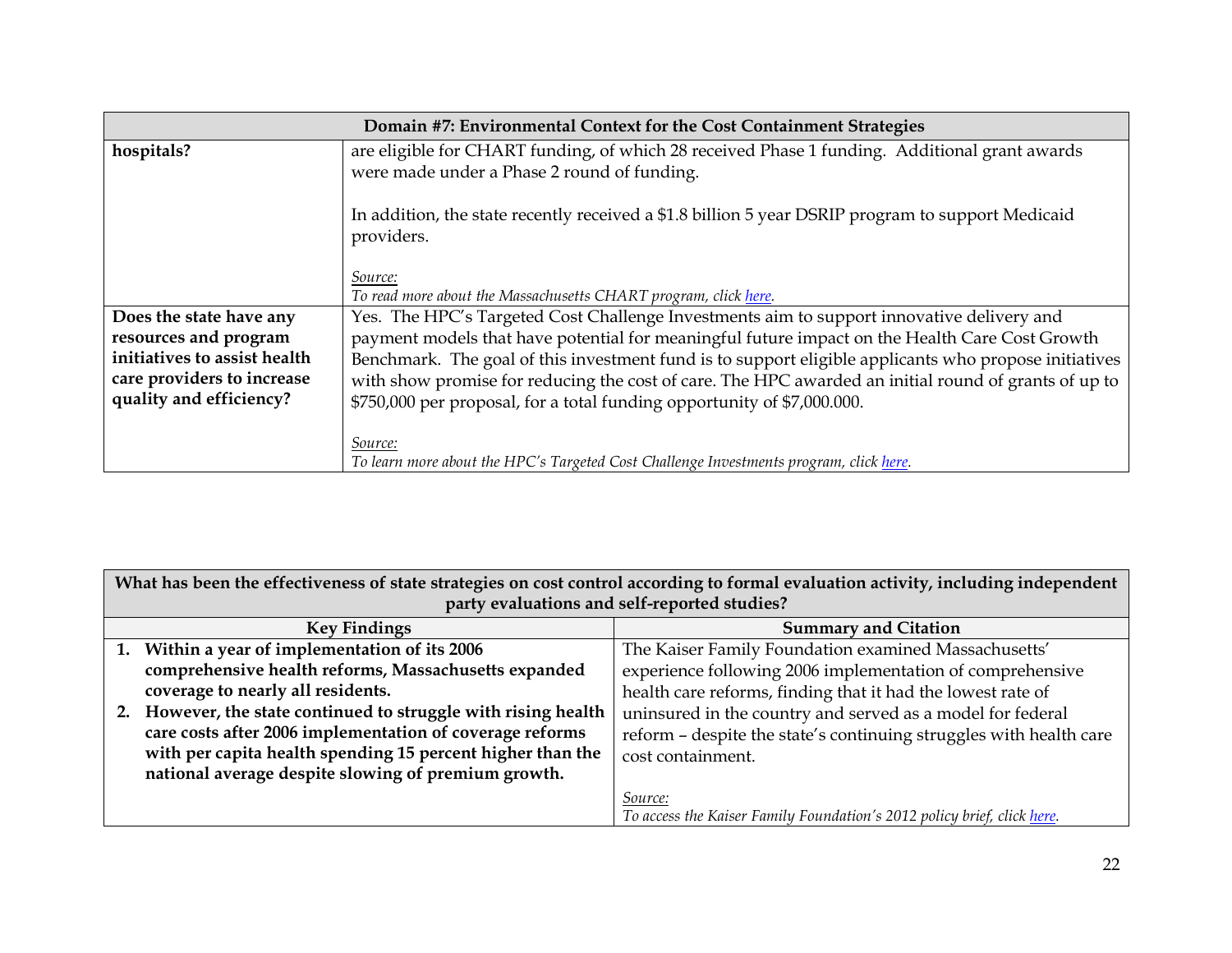| What has been the effectiveness of state strategies on cost control according to formal evaluation activity, including independent |                                                                                                                                                                                                                                                                                                                                                                                                                             |                                                                                                                                                                                                                                                                                                                                                                                                                                                                                                                                                                                                                                                                                                     |  |
|------------------------------------------------------------------------------------------------------------------------------------|-----------------------------------------------------------------------------------------------------------------------------------------------------------------------------------------------------------------------------------------------------------------------------------------------------------------------------------------------------------------------------------------------------------------------------|-----------------------------------------------------------------------------------------------------------------------------------------------------------------------------------------------------------------------------------------------------------------------------------------------------------------------------------------------------------------------------------------------------------------------------------------------------------------------------------------------------------------------------------------------------------------------------------------------------------------------------------------------------------------------------------------------------|--|
|                                                                                                                                    | party evaluations and self-reported studies?                                                                                                                                                                                                                                                                                                                                                                                |                                                                                                                                                                                                                                                                                                                                                                                                                                                                                                                                                                                                                                                                                                     |  |
|                                                                                                                                    | 1. Unmet need was lower in 2010 compared to 2006 not only<br>for physician services, but also for medical tests,<br>preventive screenings and follow up care.<br>2. In 2010, 26.1 percent of lower income nonelderly adults<br>reported difficulty paying for care compared to 30.7<br>percent in 2006.                                                                                                                     | A 2013 Inquiry article by Long et al. reported on improvements in<br>the insured rate in Massachusetts, and also gains in access and<br>affordability of health care services. As a result of Massachusetts'<br>2006 reform initiative, the rate of uninsured dropped by more<br>than 50 percent, and the state experienced improvements in<br>access to and affordability of health care, including a 28 percent<br>drop in unmet need for physician care, and a 38 percent decrease<br>in out-of-pocket costs.                                                                                                                                                                                    |  |
|                                                                                                                                    |                                                                                                                                                                                                                                                                                                                                                                                                                             | Source:<br>To access the Inquiry article, click here.                                                                                                                                                                                                                                                                                                                                                                                                                                                                                                                                                                                                                                               |  |
| 1.<br>2.<br>3.                                                                                                                     | In 2015, the state's initial THCE was \$57.2 billion, or \$8,424<br>per capita, representing a 3.9 percent increase over 2014,<br>and surpassing the health care cost growth benchmark by<br>0.3 percentage points.<br>In 2015, the percent of commercial members whose care<br>was paid under APMs was 35.1%.<br>The quality of Massachusetts providers was at or above<br>national benchmarks, although variations exist. | The Massachusetts Center for Health Information and Analysis<br>prepares an annual report on performance of the Massachusetts<br>health care system, providing a final calculation of the Total<br>Health Care Expenditures from two years prior and an initial<br>calculation of the prior year's THCE. The THCE is a measure of<br>total statewide health care spending. CHIA's annual report also<br>provides information on quality of care in the state when<br>compared to national trends, enrollment and coverage, and<br>premium and cost sharing information.<br>Source:<br>CHIA's 2016 Annual Report on the Performance of the Massachusetts Health<br>Care System may be accessed here. |  |
|                                                                                                                                    | 1. After 2006, improved coverage resulted in fewer reported                                                                                                                                                                                                                                                                                                                                                                 | On the 10th anniversary of Chapter 58's passage, the Blue Cross                                                                                                                                                                                                                                                                                                                                                                                                                                                                                                                                                                                                                                     |  |
|                                                                                                                                    | challenges in paying medical expenses, especially among                                                                                                                                                                                                                                                                                                                                                                     | Blue Shield of Massachusetts Foundation prepared a report that                                                                                                                                                                                                                                                                                                                                                                                                                                                                                                                                                                                                                                      |  |
| 2.                                                                                                                                 | low-income adults.<br>The state's individual mandate made insurance coverage                                                                                                                                                                                                                                                                                                                                                | summarizes the effects of the reforms on coverage, access,                                                                                                                                                                                                                                                                                                                                                                                                                                                                                                                                                                                                                                          |  |
|                                                                                                                                    | more affordable by attracting healthier individuals into                                                                                                                                                                                                                                                                                                                                                                    | affordability, utilization, and outcomes.                                                                                                                                                                                                                                                                                                                                                                                                                                                                                                                                                                                                                                                           |  |
|                                                                                                                                    | pool, and thereby spreading costs.                                                                                                                                                                                                                                                                                                                                                                                          | Source:                                                                                                                                                                                                                                                                                                                                                                                                                                                                                                                                                                                                                                                                                             |  |
|                                                                                                                                    | 3. Despite these improvements, affordability challenges are                                                                                                                                                                                                                                                                                                                                                                 | To access the Blue Cross Blue Shield Foundation's report, "10 Years of Impact:                                                                                                                                                                                                                                                                                                                                                                                                                                                                                                                                                                                                                      |  |